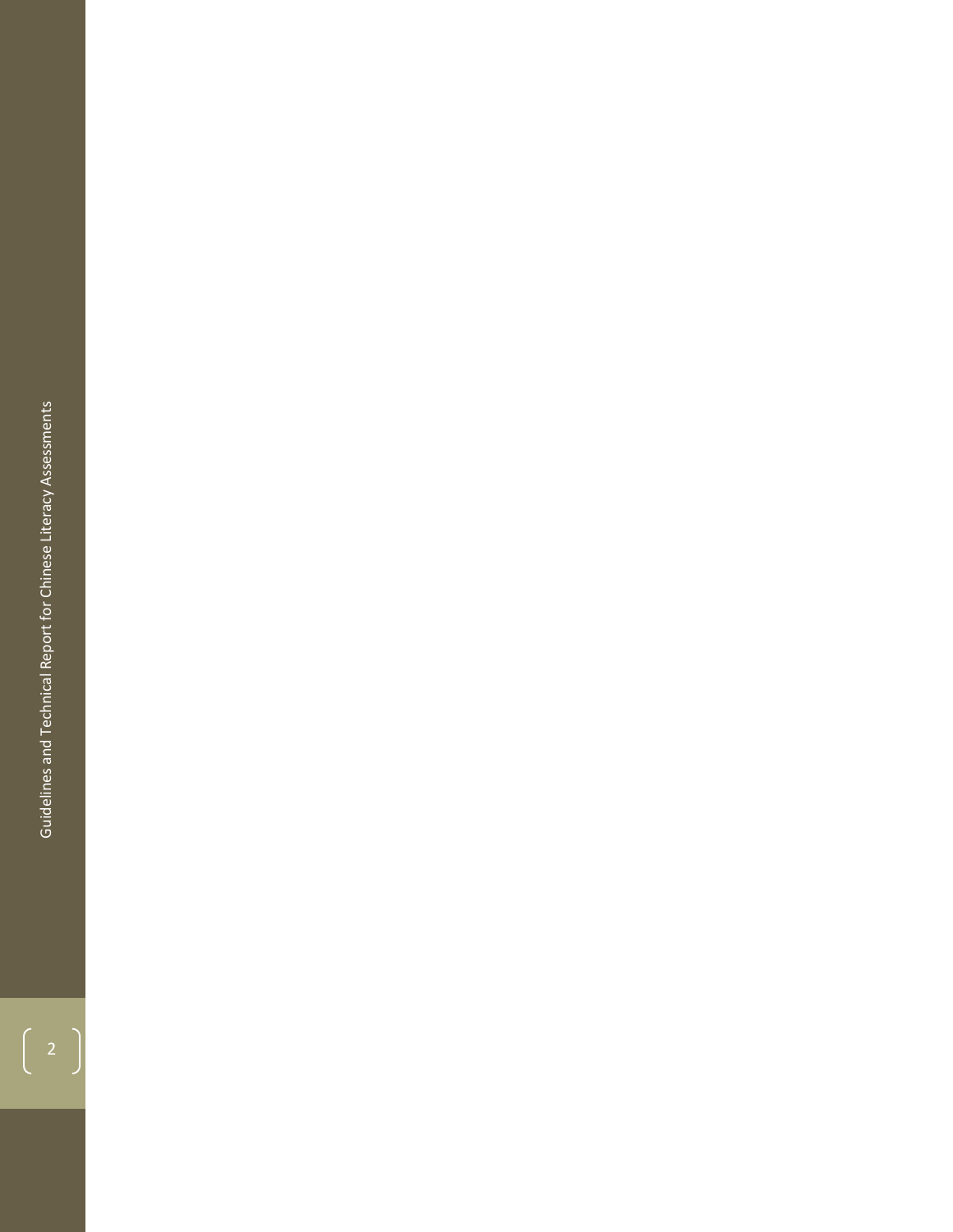Guidelines and Technical Report for the Chinese Early Literacy Assessments

One of the challenges that Chinese language teachers face in teaching content vocabulary is that there are very few assessments that can inform instruction and measure vocabulary growth because *prior to the Mandarin Institute Loyola Marymount University 2015 STARTALK Infrastructure program, high frequency words for Chinese L2 learners were not readily defined nor was there a clear way to identify Tier 1, 2, 3 vocabulary.* This resulted in the creation of the K -5 Chinese Word Frequency Dictionary (WFD) for L2 Learners. For our 2016 Infrastructure program, we partnered with ACTFL and developed a collection of contextualized character and vocabulary recognition assessments and one reading assessment by grade to serve as a baseline for future work, that can more accurately track students' vocabulary growth across the curriculum aligned to the WFD, ACTFL, common core and content standards and prove reliability of the K -5 Word Frequency Dictionary . Finally, in the third of the three part series of STARTALK Infrastructure grants, we developed a series of Reading Comprehension Assessments .

This report is organized into two main parts; the first part provides guidance to teachers about how to use, and keep track of student assessment results for character and vocabulary recognition and reading assessments. The second part consists of the technical aspects of the development of assessments to ensure that users understand the reliability and validity of the assessment.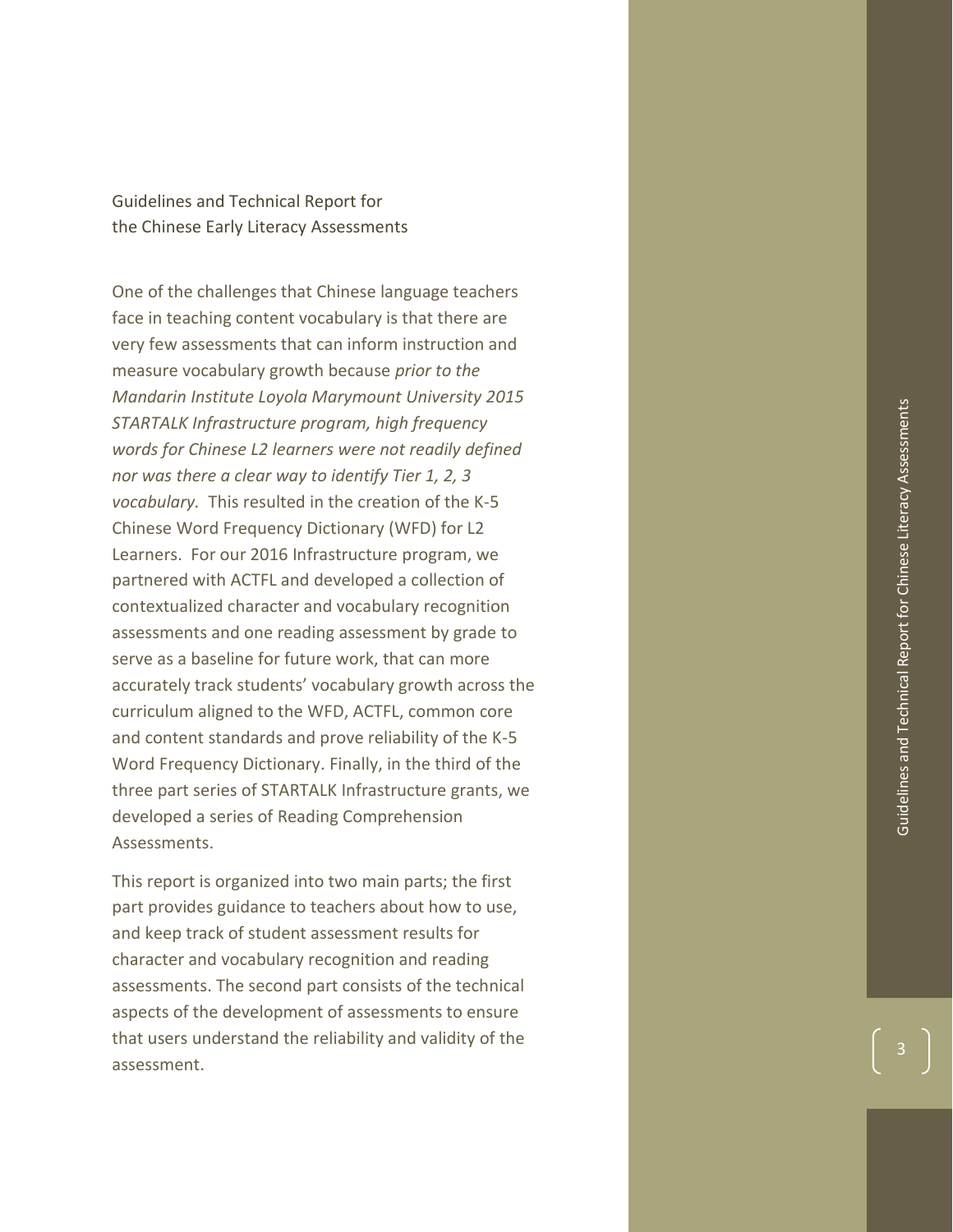All rights reserved (c) 2018 Mandarin Institute, Loyola Marymount University, STARTALK

 $\left(\begin{array}{c} 4 \end{array}\right)$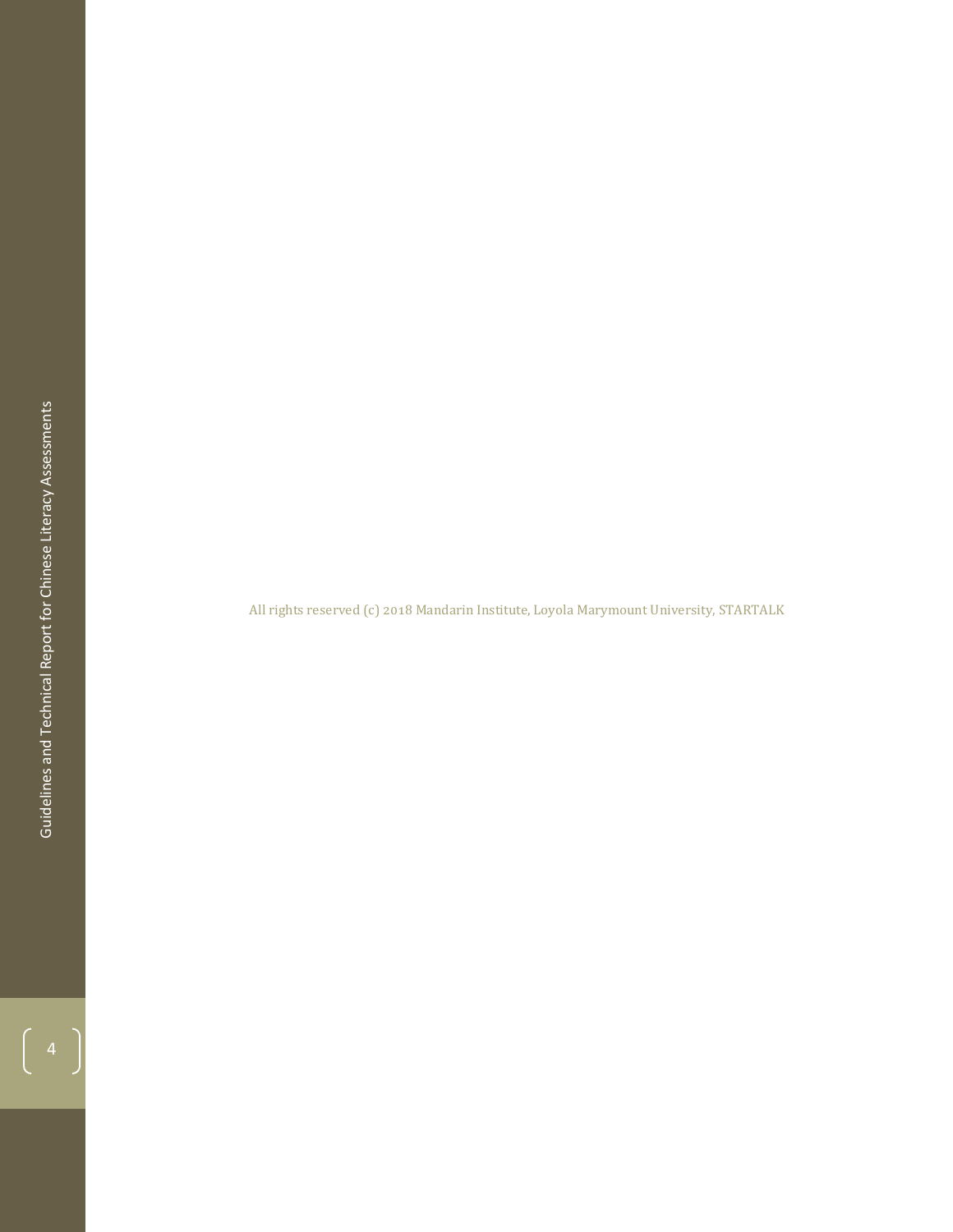# **Table of Contents**

| Character, Vocabulary Recognition and Reading Comprehension Assessments  16 |  |
|-----------------------------------------------------------------------------|--|
|                                                                             |  |
|                                                                             |  |
|                                                                             |  |
|                                                                             |  |
|                                                                             |  |
|                                                                             |  |
|                                                                             |  |
|                                                                             |  |
|                                                                             |  |
|                                                                             |  |
|                                                                             |  |
|                                                                             |  |
|                                                                             |  |
|                                                                             |  |
|                                                                             |  |
|                                                                             |  |
|                                                                             |  |
|                                                                             |  |

 $\left(\begin{array}{c}5\end{array}\right)$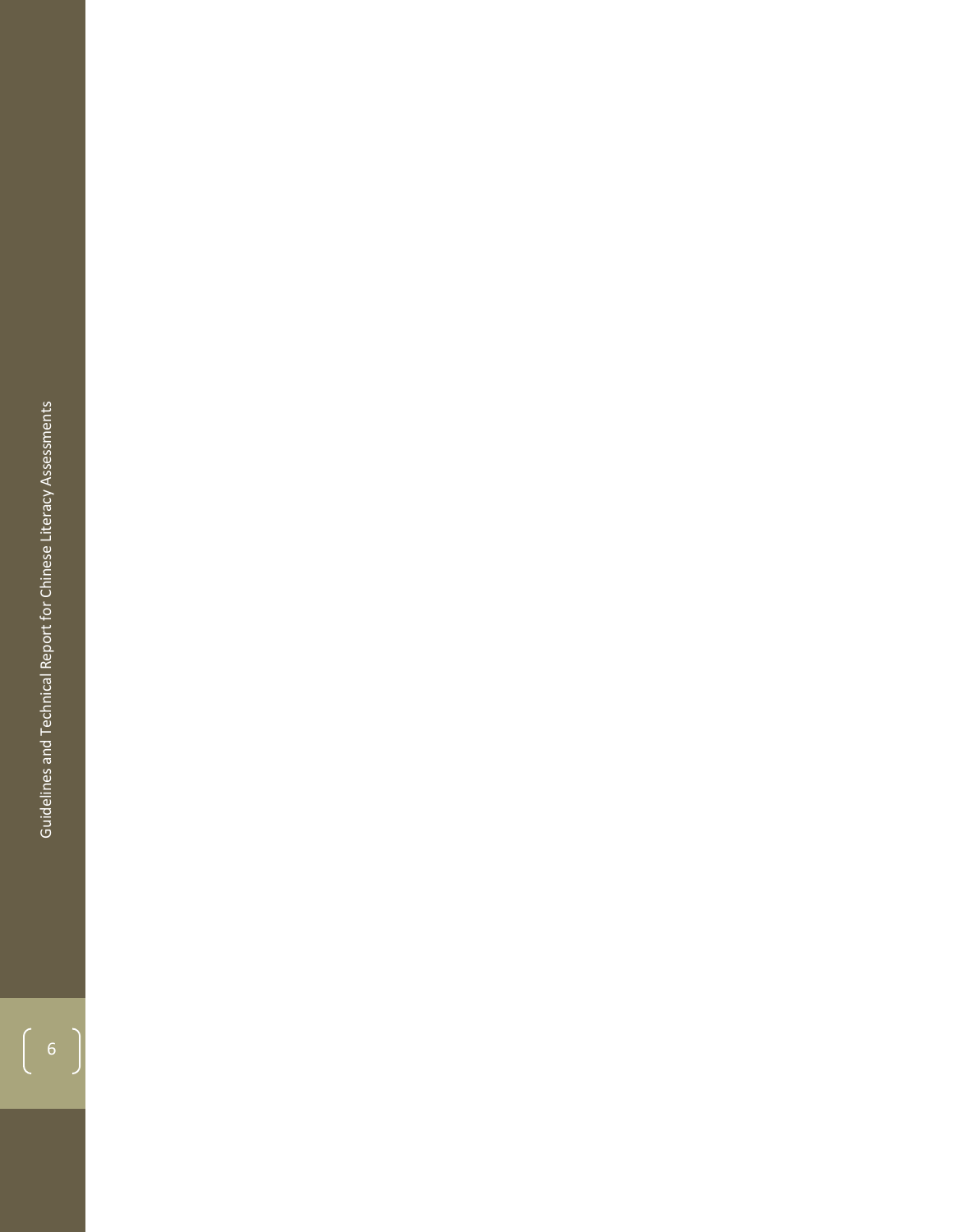## <span id="page-6-0"></span>**Overview**

Because there are no defined reading levels for materials and no adopted reading assessments in Chinese second language reading for K-5 classrooms, Chinese language programs have had no tools, measure or scales that can assist Chinese language teachers in selecting literature or informational texts appropriate for their students, nor have there existed standardized ways to assess students' reading proficiency. To design literacy instruction that addresses students' reading levels, teachers must first be able to identify their students' language and literacy levels. These Guidelines provide an overview of the sequences of three STARTALK Infrastructure grants provided to the Mandarin Institute and Loyola Marymount University. We review how each of the three phases of funding from STARTALK helped to developed the "building blocks" for Chinese early literacy assessment that lead to the development and validation of character, vocabulary and reading comprehension tests.

The Mandarin Institute-LMU 2015 STARTALK Infrastructure Grant *Building the Prototype of the K-5 Word Frequency Dictionary (WFD)* resulted in the development of the first high frequency word dictionary for L2 Chinese learners which is comprised of ~3,500 words with associated band/grade levels defined.

One of the challenges that Chinese language teachers face in teaching content vocabulary is that there are very few vocabulary assessments that can inform instruction and measure vocabulary growth because prior to our 2015 Infrastructure grant, high frequency words for Chinese L2 learners were not readily defined nor was there a way to identify Tier 1, 2 and 3 vocabulary and thus there are no assessments that directly tie to them. For our 2016 Infrastructure project our team developed a collection of contextualized character and vocabulary recognition assessments that can more accurately track students' vocabulary growth across the curriculum aligned to the WFD, ACTFL and content standards and prove reliability of the K-5 Word Frequency Dictionary.

The second grant (2016), *Building Chinese Early Literacy Assessments for L2 Learners,* built upon the WFD to create and technically validate the following K-5 vocabulary tasks/tests associated with the Word Frequency Dictionary levels:

- Character recognition: 3 tests each with 15 items for a total of 45 items per grade
- Vocabulary recognition: 3 tests each with 15 items for a total of 45 items per grade
- Text-embedded vocabulary assessment: 1 test with 15 items per grade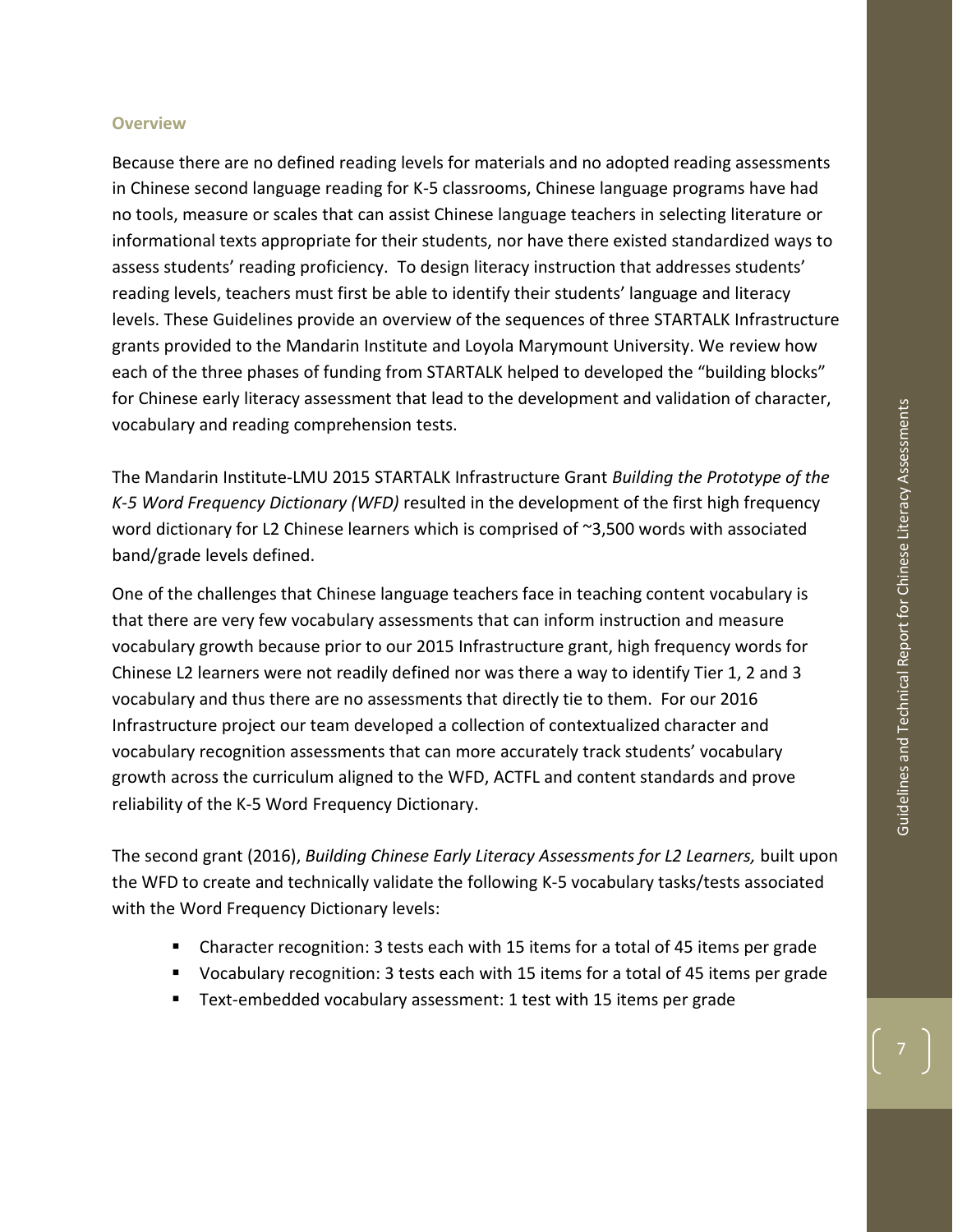In addition, for each of these phases, test administration, data collection and scoring guides were developed to serve as references for all participating schools and teachers, especially for those who did not attend the online or onsite training. This manual provides detailed information and guidance on the testing environment and instruction, the data collection tool, data scoring and recording procedures. These are included in the guide and in the appendices .

## <span id="page-7-0"></span>**Collaborators: The Team**

With the guidance of an interdisciplinary expert team consisting of Chinese linguists, language, literacy and assessment experts, Master Teachers from partial, dual and full immersion programs and 5 different states representing public, independent and charter schools spanning socio -economic and diverse student populations, and half a dozen research assistants, the team developed a high frequency word list for K -5 Chinese learners and defined word frequency scope for each grade level which can be used as a reference to determine text difficulty of a particular reading material; and character and vocabulary recognition assessments and a baseline reading comprehension assessment.

Beginning in the 2015 Infrastructure award, the program team selected 10 Master Teachers who were nominated by their administrators. Selected teachers came from partial, dual and full immersion programs and have teaching experiences ranging from K -16. 70% of the teachers have a Master's Degree, 50% are credentialed and 90% have completed one or more ACTFL courses which includes OPI and WPT. 30% have been teaching Chinese for over 10 years, 50% for 5 -10 years, and 20% for 3 -5 years. While Master Teachers varied over the three years, their overall backgrounds and school-type representations remained consistent. Participating Master Teachers were required to attend the one -week long Summer Institutes each year at Loyola Marymount University.

Following is a list of our team which covers the 2015, 2016 and 2017 STARTALK Infrastructure awards:

#### **Program Team**

|               | Dr. Michael Everson Emeritus Associate Professor |
|---------------|--------------------------------------------------|
|               | University of Iowa                               |
| H. Yalan King | <b>Executive Director</b>                        |
|               | Mandarin Institute                               |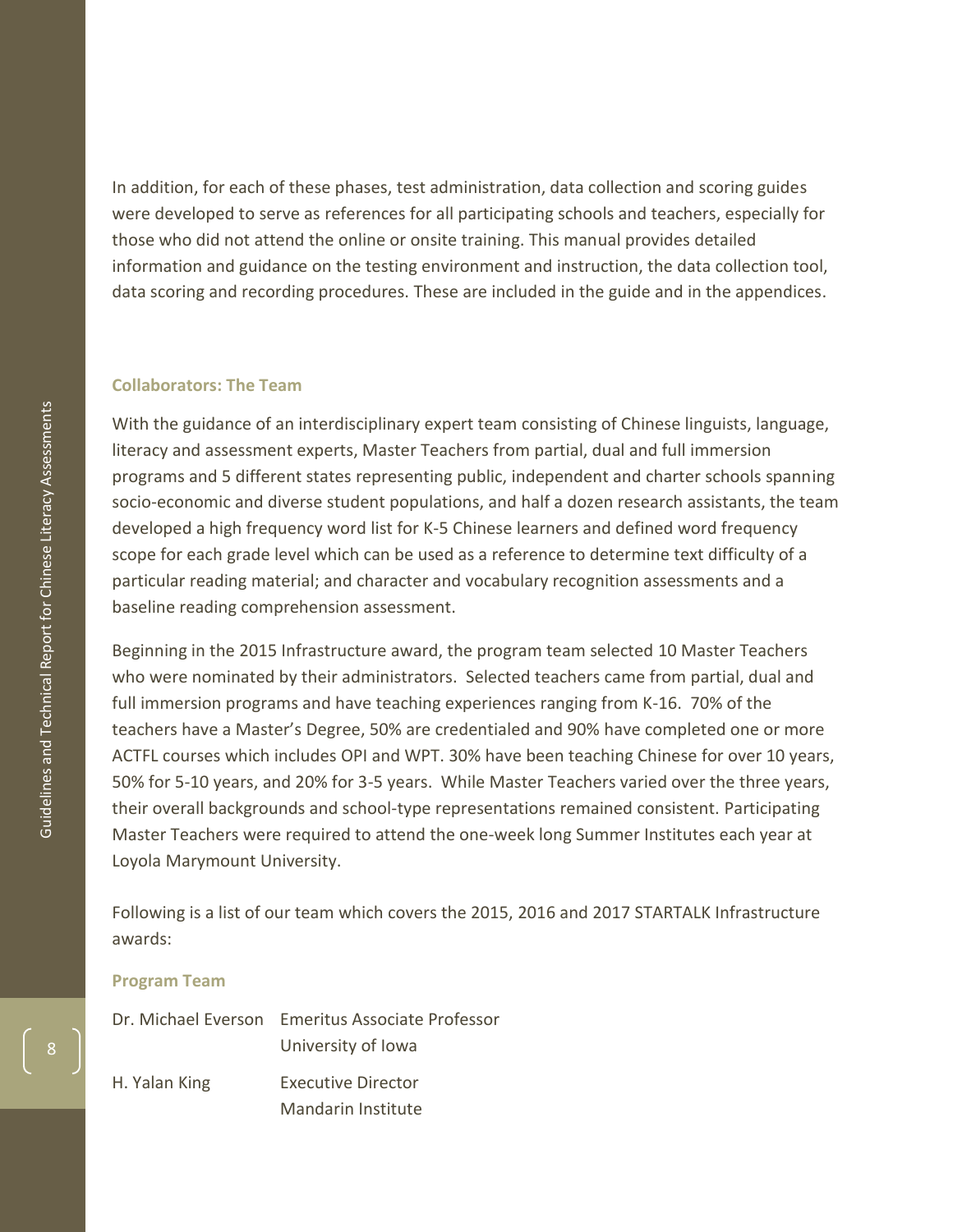|                  | Dr. Magaly Lavadenz Professor, Dept. Educational Leadership<br>Executive Director, Center for Equity for English Learners<br>Loyola Marymount University |
|------------------|----------------------------------------------------------------------------------------------------------------------------------------------------------|
| Dr. Ping Liu     | Professor of Teacher Education<br>Specialized in Chinese/English Immersion Education<br>California State University Long Beach                           |
| Dr. Claudia Ross | Professor of Chinese Department of Modern Languages and Literatures<br>College of the Holy Cross                                                         |
| Paul Sandrock    | Director of Education<br>American Council on the Teaching of Foreign Languages                                                                           |
| Dr. Helen Shen   | Professor, Dept. Asian and Slavic Languages and Literatures<br>University of Iowa                                                                        |
| Dr. Carl Swartz  | Research Professor, Early Childhood Special Education and<br>Literacy School of Education<br>University of North Carolina, Chapel Hill                   |
| Qian Helen Zhou  | Ph.D. (candidate), Second Language Acquisition Program<br>University of Maryland<br>Language Assessment Specialist Intern, Mandarin Institute            |

## **Master Practitioners**

|                      | Waisum Buenning Horizon Elementary Public School       | UT        | <b>Dual Immersion</b>    |
|----------------------|--------------------------------------------------------|-----------|--------------------------|
|                      | Eric Stohl Chipman North Park Elementary Public School | UT        | Dual Immersion           |
| Patty Chung          | Lone Peak Elementary Public School                     | UT        | Dual Immersion           |
| <b>Yuching Chung</b> | Washington Yuying Public Charter School                | DC        | <b>Partial Immersion</b> |
| Xiu Geng             | <b>Chinese American International School</b>           | CA        | <b>Partial Immersion</b> |
| Qin Hua              | Washington Yuying Public Charter School                | DC.       | <b>Partial Immersion</b> |
| Shu-Mei Lai          | Yinghua Academy Charter Public School                  | <b>MN</b> | <b>Full Immersion</b>    |
| Hsueh Ting Li        | <b>Wedgeworth Elementary Public-School</b>             | CA        | Dual Immersion           |
| Belinda Liu          | Denver Language Charter Public School                  | CO        | <b>Full Immersion</b>    |
| Yinzhu Liu           | <b>Chinese American International School</b>           | CA        | <b>Partial Immersion</b> |
| Wei Shen             | Yu Ming Charter Public School                          | CA        | Dual Immersion           |
| Vera Song            | Washington Yu Ying Public Charter School               | DC.       | Dual Immersion           |
| Yuli Sun             | <b>Broadway Elementary Public School</b>               | CA        | Dual Immersion           |
| Xiaohong Sui         | <b>Chinese American International School</b>           | CA        | <b>Partial Immersion</b> |
|                      |                                                        |           |                          |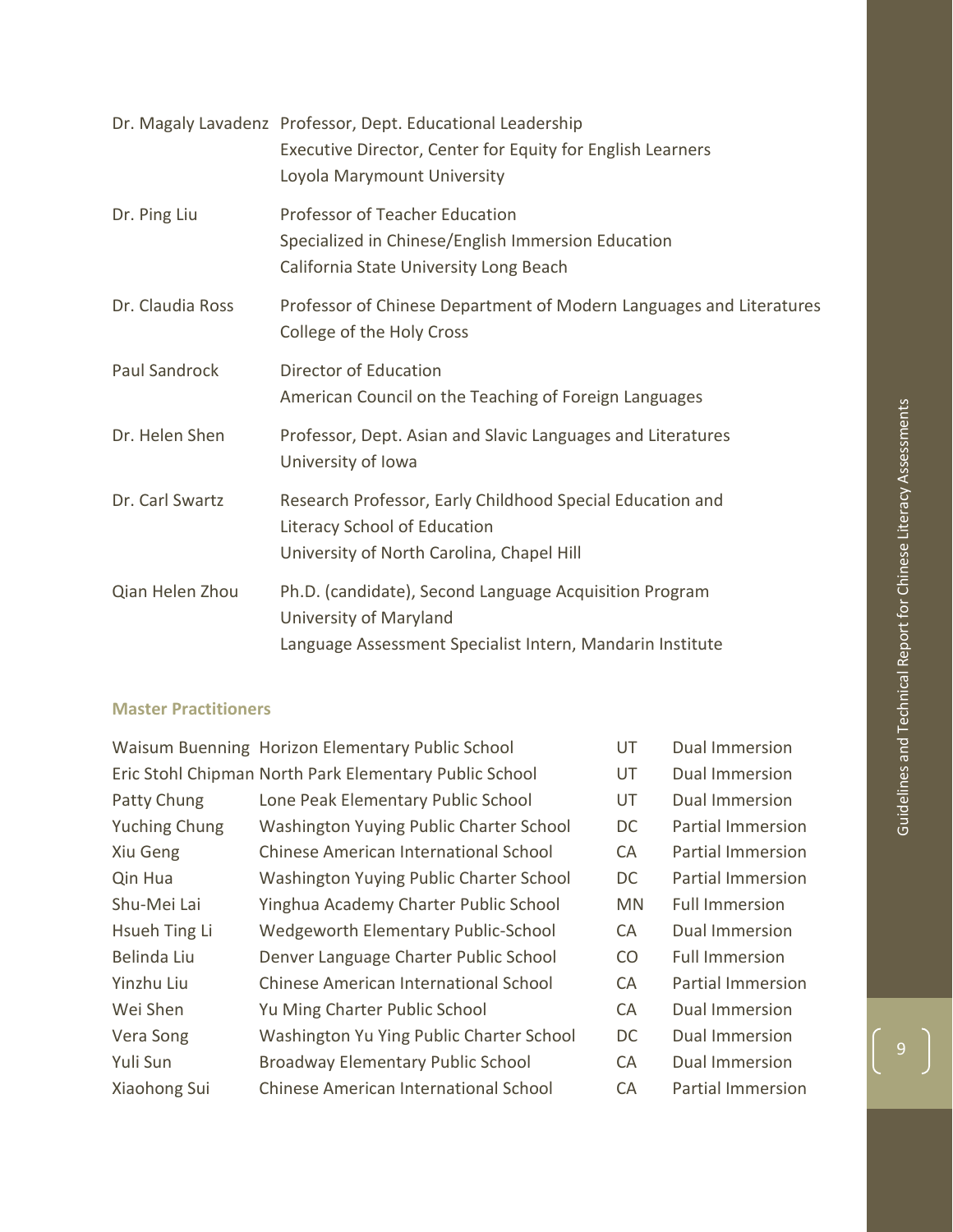| Vivian Wang   | Broadway Elementary Public School       | СA  | Public                   |
|---------------|-----------------------------------------|-----|--------------------------|
| Wenjuan Wang  | Yinghua Academy Charter Public School   | MN. | <b>Full Immersion</b>    |
| Haii West     | <b>Brigham Young University</b>         | UT  | <b>Dual Immersion</b>    |
| Hui-Tzu Wu    | Yinghua Academy Charter Public School   | MN. | <b>Full Immersion</b>    |
| Xinyi Xu      | Yuming Charter Public School            | CA. | <b>Dual Immersion</b>    |
| Pei Pei Xue   | <b>Stewart Elementary Public School</b> | UT  | Dual Immersion           |
| Shanshan Yang | Coronoda Elementary Public School       | AZ. | <b>Partial Immersion</b> |

## **Research Assistants -(2015 -2016)**

| Jia Jiang       | Lead Research Assistant for Data Collection and Input                 |
|-----------------|-----------------------------------------------------------------------|
| <b>Bing Guo</b> |                                                                       |
| Jia Hu          |                                                                       |
| Xuanping Li     |                                                                       |
| Sihong Liu      |                                                                       |
| Weiging Liu     |                                                                       |
| Zicun Zhao      |                                                                       |
| Shan He         | Visiting PhD student at University of Iowa, Beijing Normal University |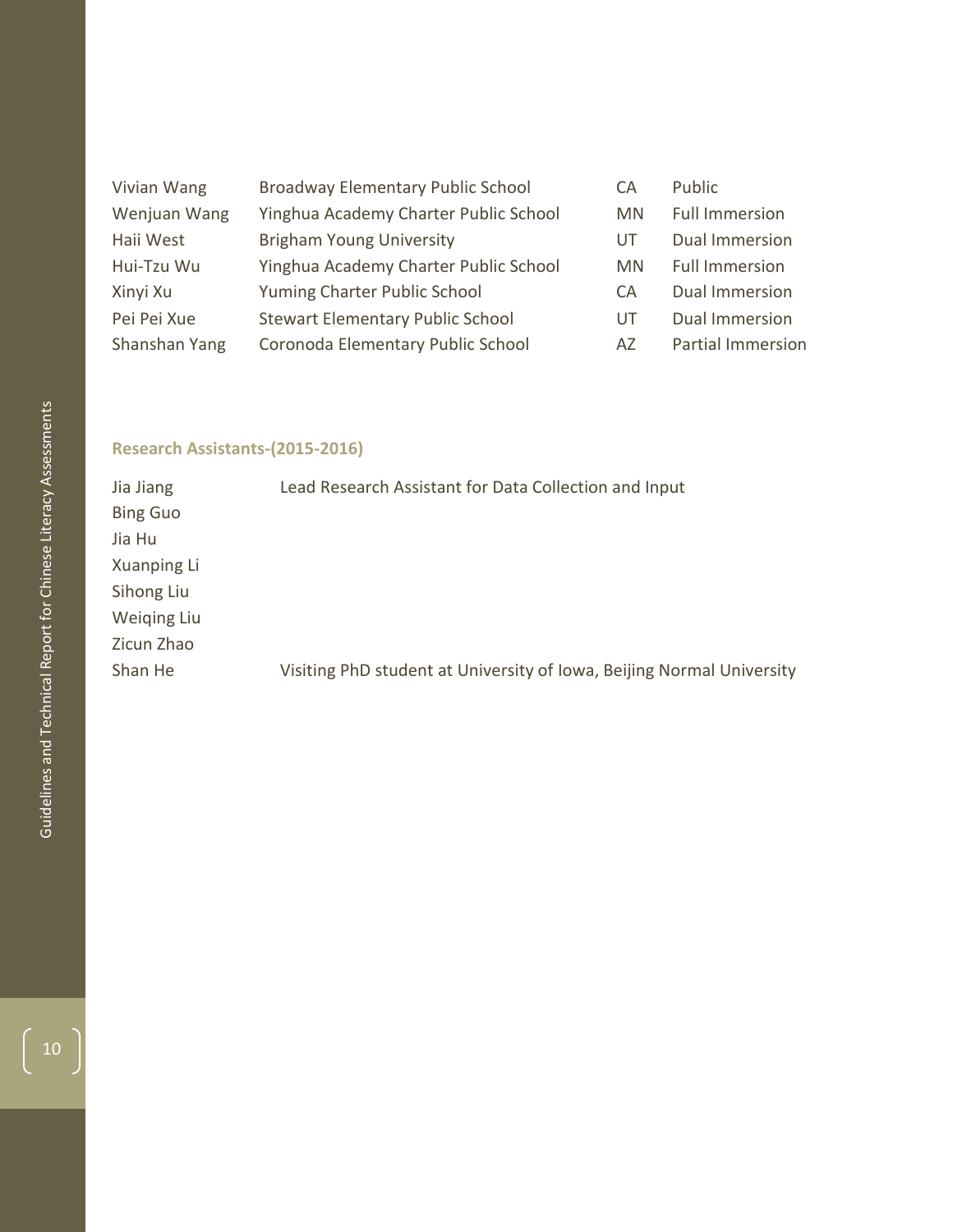<span id="page-10-0"></span>This first phase (2015-2016) of the document provides teachers and other users guidance on how to use the Word Frequency Dictionary and in how to administer and keep track of the results of each of each of the different types of assessments developed by our team.

# <span id="page-10-1"></span>**Word Frequency Dictionary**

The principal goal of the Mandarin Institute-Loyola Marymount University (LMU) STARTALK Infrastructure Building the K-5 Word Frequency Dictionary for Assessing Early Literacy (2015) is to build the foundation for early Chinese reading instruction by creating lexiled vocabulary levels and assessments.

Given the lack of assessments, measures and tools to support teachers in selecting grade-level reading materials and texts appropriate in a variety of Chinese immersion programs, the first baseline word frequency dictionary for K-5 Chinese L2 learners has been developed. These leveled lists along with an online searchable database tool can be used to determine text difficulty of a particular literature or informational reading materials/texts. Together, the word lists and searchable database can be used to support teachers in the design of literacy instruction that addresses their students' reading levels.

To make the K-5 WFD more useful to classroom instructors, the high frequency words were aligned with the vocabulary requirements of Common Core and Content Standards for each grade level. The word frequency dictionary served as the foundation to creating a formula for measuring text complexity, and thus readability for grade level texts.

# <span id="page-10-2"></span>**The Process**

- 1. We focused our scope on K-5 Chinese immersion programs and on tackling the issue of analyzing text complexity. The most important factor in analyzing text complexity is determining the frequency of words. There is currently no Dictionary of High Frequency Words for Chinese L2 learners (learning Chinese as a second language). Texts that contain a large number of high frequency words will inherently be easier to comprehend than text that contains low frequency words. In order for this listing to be useful to classroom instructors, we needed to align the high frequency words with vocabulary requirements, Common Core and Content Standards for each grade level. These in combination, along with some other factors will serve as the foundation to creating a formula for measuring text complexity.
- 2. The Leadership Team determined that in order to create the K-5 Word Frequency Dictionary (WFD), we first needed to create and analyze a corpus of at least 2,500,000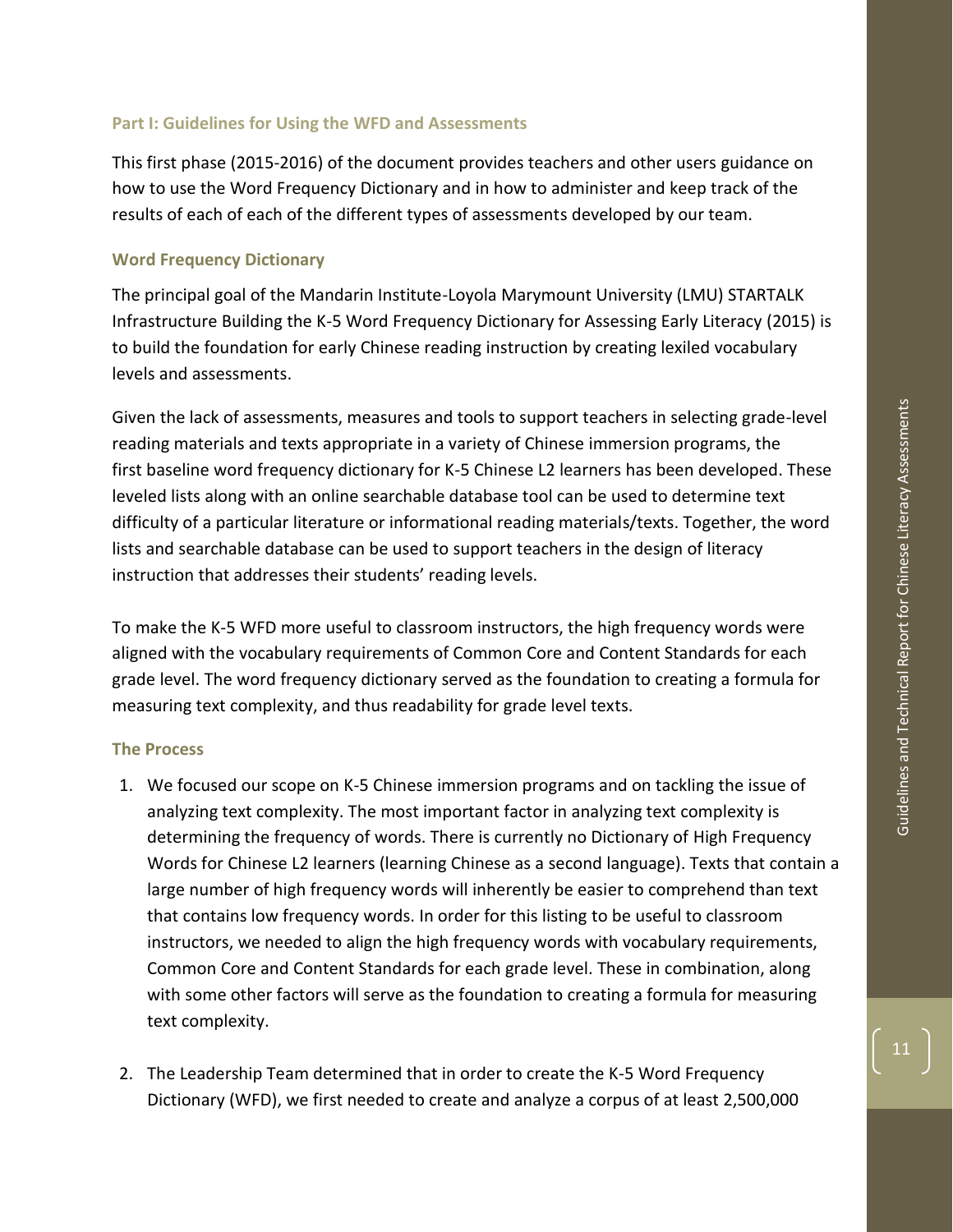Chinese characters in order to be statistically sound. In creating the corpus, we targeted a minimum of 100 books, narrative and informational, per grade levels by common core standards across multiple categories:

- Published children's literature books
- Online academic materials
- Textbooks
- Readers

Our Master Teachers categorized books by subjects aligned with Common Core State Standards and Subjects by grade and classified children's books by genre and grade levels. Teachers then selected and created sample sentences from books aligned with key vocabulary. \* We had to use caution so as not to skew the representative sample of materials targeted towards native speakers by comprehending emergent second language readers' literacy vocabulary especially at the kindergarten level. However, this selection of materials is representative of what is currently being used in K -5 Chinese immersion programs in the U.S. Based on these materials, we created a corpus of 2,595,956 characters.

3. We used a statistical software program that was adapted to assist with frequency analysis of our corpus of nearly 2.6 million characters. The analysis was then manually calibrated and broken out into bands/levels. The WFD bands are equivalent to the level of text complexity that will be used to select appropriate texts for Chinese K -5 immersion classrooms, or high frequency dictionary bands aligned with K -5 grade levels.

We consider the development of this word frequency list as a critical first step. The K-5 Chinese Word Frequency Dictionary can serve as a baseline for K -5 immersion curriculum in the U.S. and abroad. When using the list to determine the text difficulty for a particular grade level, we recommend that ~70% of the words in a text should fall within the range of the Word Frequency Dictionary band for a particular level.

## <span id="page-11-0"></span>**Using the K -5 Chinese Word Frequency Dictionary**

The K -5 Word Frequency Dictionary for L2 Chinese Language Learners can help to:

- **•** Predict student's reading comprehension by grade
- Measure text complexity  $-$  teachers can determine if a reading text is at a certain level
- Provide vocabulary guidelines for textbook writing and reading material selection
- Inform the development of assessments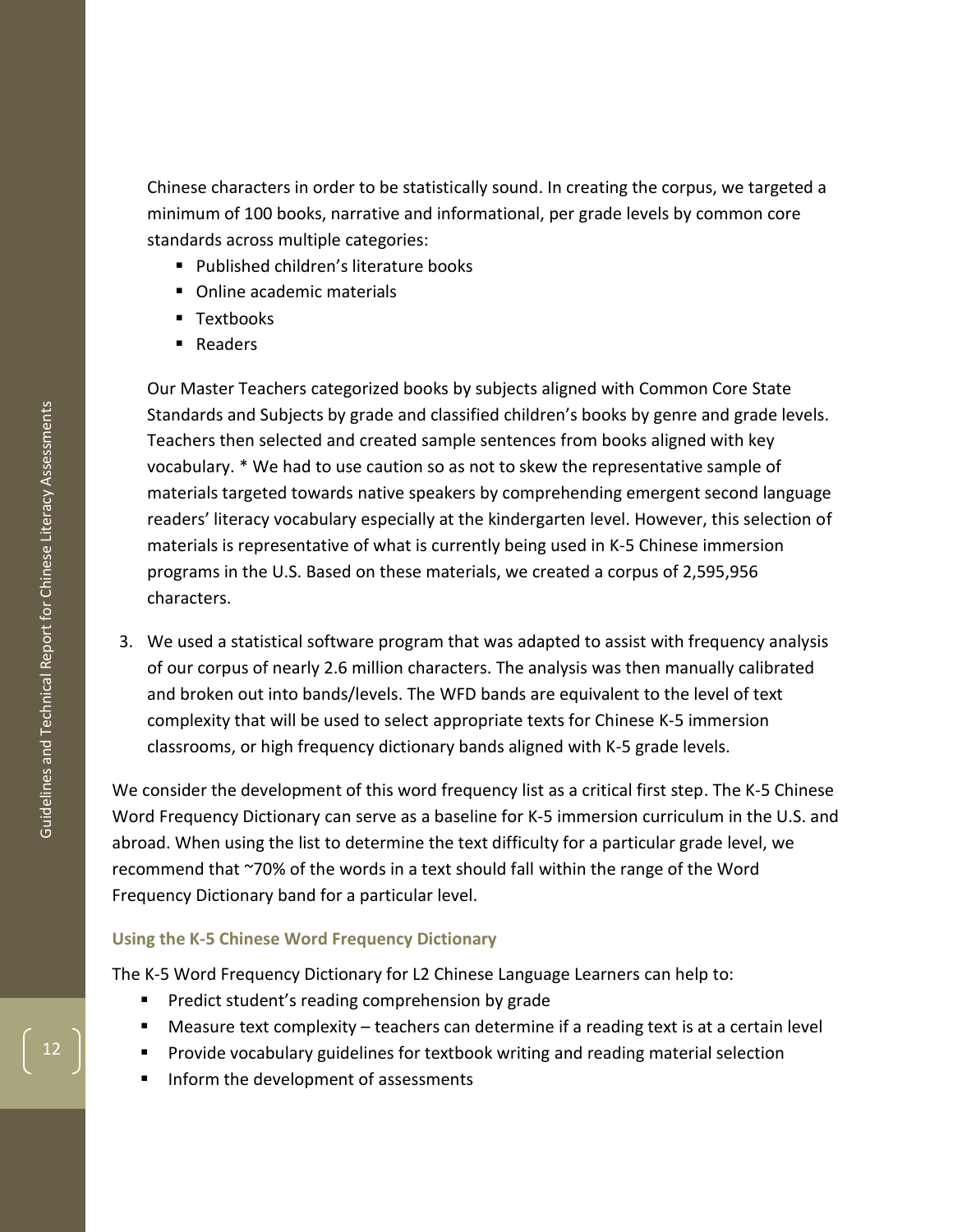A band includes a collection of words that occurred most frequently in the corpus of characters for a given grade level. This corpus of characters was an assembly of a variety of text across different subjects for Chinese immersion programs.

|                |                                  |                  | <b>TOTAL</b>               |
|----------------|----------------------------------|------------------|----------------------------|
| <b>GRADE</b>   | <b>WORDS FROM LOWER GRADE(S)</b> | <b>NEW WORDS</b> | =WORDS FROM LOWER          |
|                |                                  |                  | <b>GRADE(S) +NEW WORDS</b> |
| K              | 0                                | 300              | 300                        |
| $\mathbf{1}$   | 300                              | 400              | 700                        |
| $\overline{2}$ | 300+400=700                      | 500              | 1200                       |
| $\overline{3}$ | 300+400+500=1200                 | 600              | 1800                       |
| $\overline{4}$ | 300+400+500+600=1800             | 700              | 2500                       |
| 5              | 300+400+500+600+700=2500         | 849              | 3349                       |

#### **K-5 Word Frequency Dictionary Bands**

- Question: Do the number of words per band indicate the number of words that are the learning target at each grade level?
- Answer: No. The number of words per band do not reflect expectations of student learning at each grade level. However, they can be helpful to teachers as they plan instruction and design assessments.

Question: How did you select which words go in each band level, and how many to include?

Answer: These are the words that occurred frequently for that grade level in the corpus of characters assembled. For Band K, 300 words were found frequently in the corpus of characters for the kindergarten level.

To access the online searchable Word Frequency Dictionary and detailed word lists by grade please go to<http://mandarininstitute.org/K-5%20WFD>

The WFD can be used as a tool to help Mandarin teachers assess the grade level appropriateness of reading materials. With selected reading text in place, instructional planning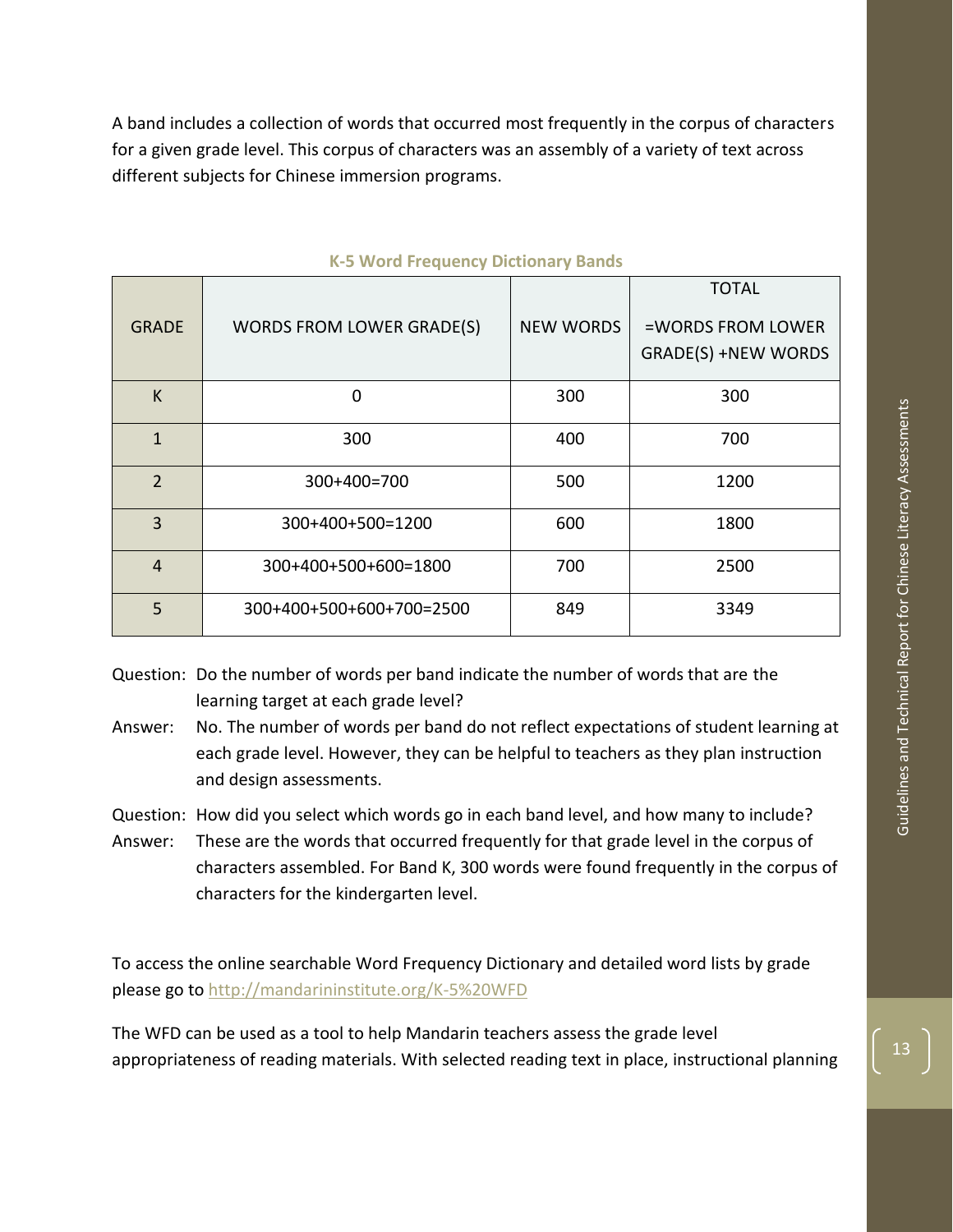can be designed to support content and academic language development. The application of the WFD in teaching context can include the following steps:

## <span id="page-13-0"></span>**Checklist for Using the K -5 Chinese Word Frequency Dictionary**

The following checklist details the steps on how to use the K-5 Word Frequency Dictionary. Follow the provided links to access the needed resources.

| <b>STEPS FOR USING THE WFD</b>                       | <b>RESOURCES</b>          |
|------------------------------------------------------|---------------------------|
| 1. Review a reading passage/story and align the text | Common Core,              |
| with grade level appropriate content standards       | content and ACTFL         |
|                                                      | Proficiency               |
|                                                      | standards                 |
| 2. Identify or select content-based key academic     | Table for                 |
| vocabulary                                           | <b>Vocabulary Grade</b>   |
|                                                      | <b>Bands and Detailed</b> |
|                                                      | <b>Word List</b>          |
|                                                      | http://www.manda          |
|                                                      | rininstitute.org/K-       |
|                                                      | 5%20WFD                   |
| 3. Use the online searchable WFD to check            | Online searchable         |
| vocabulary (characters and words) frequency by       | <b>WFD</b>                |
| grade                                                | http://www.manda          |
|                                                      | rininstitute.org/K-       |
|                                                      | 5%20WFD                   |
|                                                      |                           |
| 4. Plan instructional activities to organize the     |                           |
| identified vocabulary to learn concept and           |                           |
| language                                             |                           |
| 5. Guide students to apply vocabulary in context for |                           |
| content/language development during instruction      |                           |
| 6. Create opportunities for students to demonstrate  | Appendix I                |
| learning and understanding through the use of        | <b>MI-LMU STARTALK</b>    |
| vocabulary in context with aligned formative and     | K-5 assessments           |
| summative assessment                                 |                           |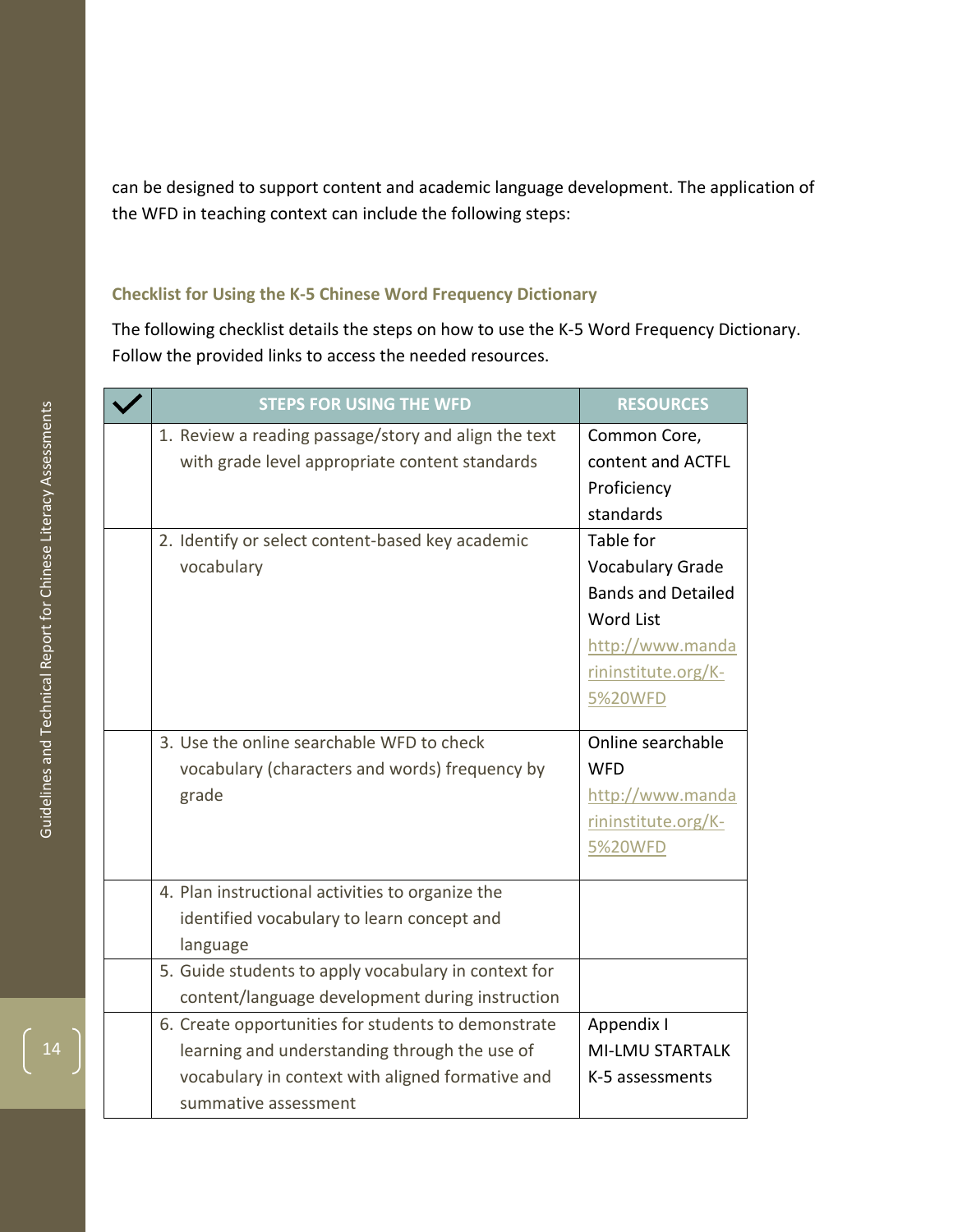## <span id="page-14-0"></span>**PART II: Technical Report for Assessment Development and Testing**

## <span id="page-14-1"></span>**Developing the Assessments**

During Phase 2, the team created a series of assessments from K-5<sup>th</sup> grade which included character and vocabulary recognition assessments comprised of 45 items each. The team also created one reading comprehension assessment comprised of 15 items to be used as a baseline for Phase 3, which involved developing a series of model reading comprehension assessments for 3rd through 5<sup>th</sup> grade Chinese immersion programs.

## <span id="page-14-2"></span>**Master Practitioners**

The master teachers were integral in the development of the K-5 Word Frequency Dictionary and the character, vocabulary and reading comprehension assessments. Throughout the 2015, 2016 and 2017 STARTALK Infrastructure grant periods, they participated in each of the weeklong Summer Institutes at LMU, learned how to apply the WFD to select grade appropriate reading materials and plan instruction driven by assessment with highlighted vocabulary. They had an opportunity to share ideas, receive training in assessment development, and create testing items collaboratively. Specifically, they participated in the following activities:

- Practiced how to apply the WFD step by step using a content based sample story, which they were encouraged to apply in their own classrooms to build a connection between instruction and assessment
- Reviewed and discussed the AAPPL assessment samples in content and format
- Compiled a character and vocabulary list based on content standards with a focus on science
- Explored how to develop test items on vocabulary by definition, synonyms, antonyms, hypernyms and hyponyms, including characters and pinyin that are specific to Chinese language
- Analyzed summative assessment samples of Chinese as a native and foreign language in format and content
- Created K-5 testing sets through teacher grade level group work with cross-grade discussion to make clarifications as needed
- Implemented AAPPL assessments and the STARTALK Chinese Early Literacy assessment tasks in their classrooms/schools, and collected and recorded the results in order for us to complete the validation studies.

### <span id="page-14-3"></span>**Materials Selection**

The primary sources of text or content for the assessment were chosen from materials used in the target grade level classrooms and the compiled K-5 Chinese text corpus word-processed in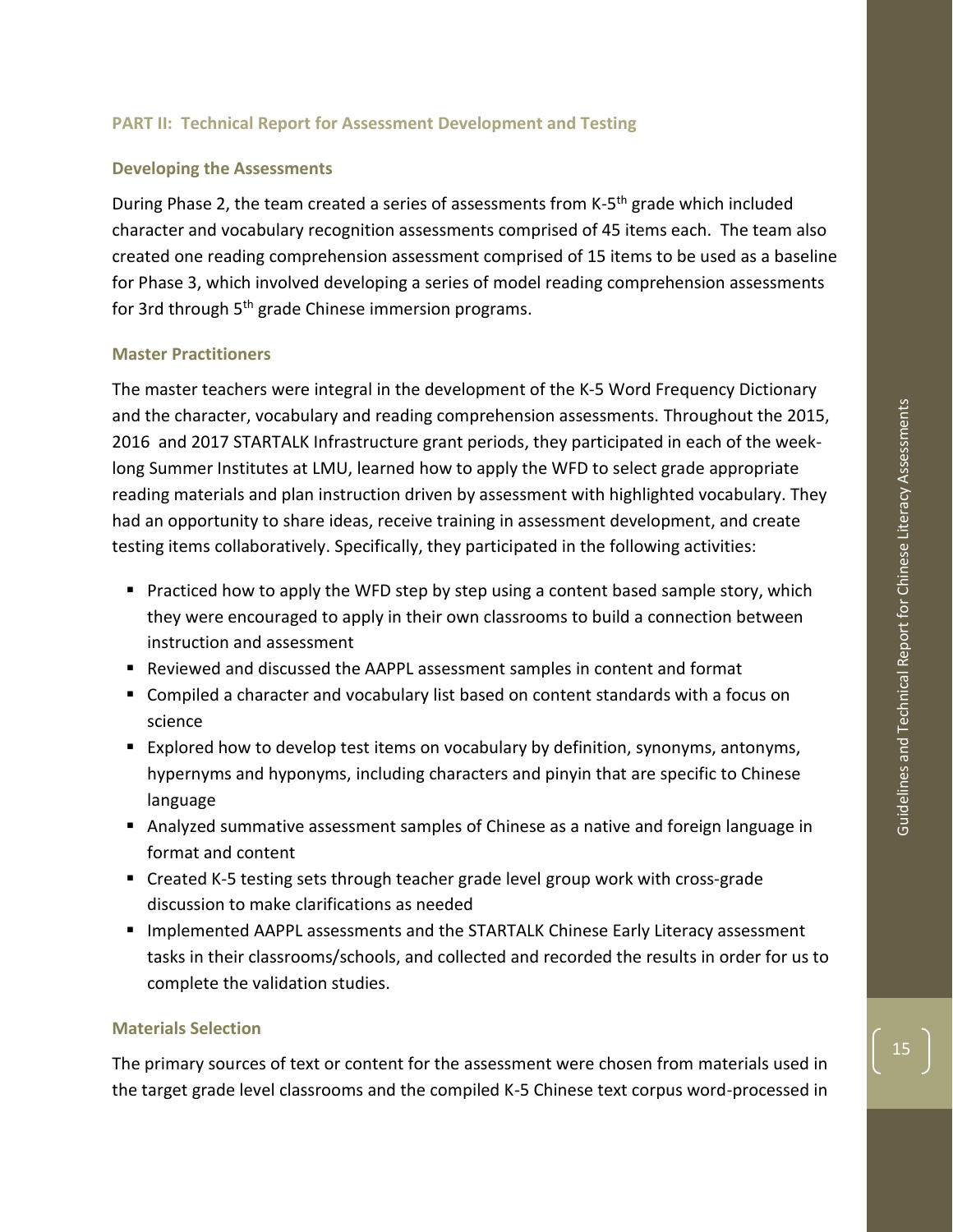2015, in addition to online and other resources. The K -5 text corpus, comprised of approximately 2.6 million Chinese characters, includes different types of text such as textbook excerpts, children's stories and other information by grade. Some of the text selections were revised for the purpose of grade level appropriateness. In addition, a list of content -based vocabulary was compiled in the 2016 summer institute. By adapting Beck, McKweon and Kucan's (2002) concept of tiered vocabulary instruction to second language learners, our Master Practitioners learned to identify the three types of vocabulary students' need to acquire, both language and content in Chinese immersion classrooms. 1 Included in these levels are attributes such as word frequency, complexity and domain -specific academic terms in determining tier levels. We needed the WFD to do this work. The list was used as reference in test development. Finally, the test items were used in the classrooms and schools of the master teachers and were considered and revised as appropriate.

## <span id="page-15-0"></span>**Character, Vocabulary Recognition and Reading Comprehension Assessments**

The assessments, in simplified Chinese, are a K -5 test collection to asses s character and vocabulary recognition for students of Mandarin immersion programs. Each grade has an assessment set that includes multiple choices of characters, vocabulary and reading comprehension questions. These are included in Appendix I. Pictures, characters, vocabulary, sentences and passages were the basic elements in different types of test s. For each type of test, a sample is provided to help students understand the directions. Along with the test sets, answer keys by grade are include d. Each grade set was created to adhere to the following:

- Label grade at the beginning of page 1 for each of the files
- Include references of any selected text in the corpus
- Cite the source of any new text not included in the corpus
- Use "Adapted from..." to note any revised text

The structure and format of the assessment in characters, vocabulary and reading/listening comprehension are summarized as follows:

## **Assessment of characters in oral pronunciation and recognition**

- i. Sound out a list of character s
- ii. Character and picture match by choosing one from a list of choices. Distractions for characters/vocabulary are those that sound alike, have similar meaning or look alike

16

 $\overline{a}$ 

<sup>1</sup> Beck, Isabel L., McKeown, Margaret G., and Kucan, Linda. (2002). *Bringing words to life.* New York, NY: The Guilford Press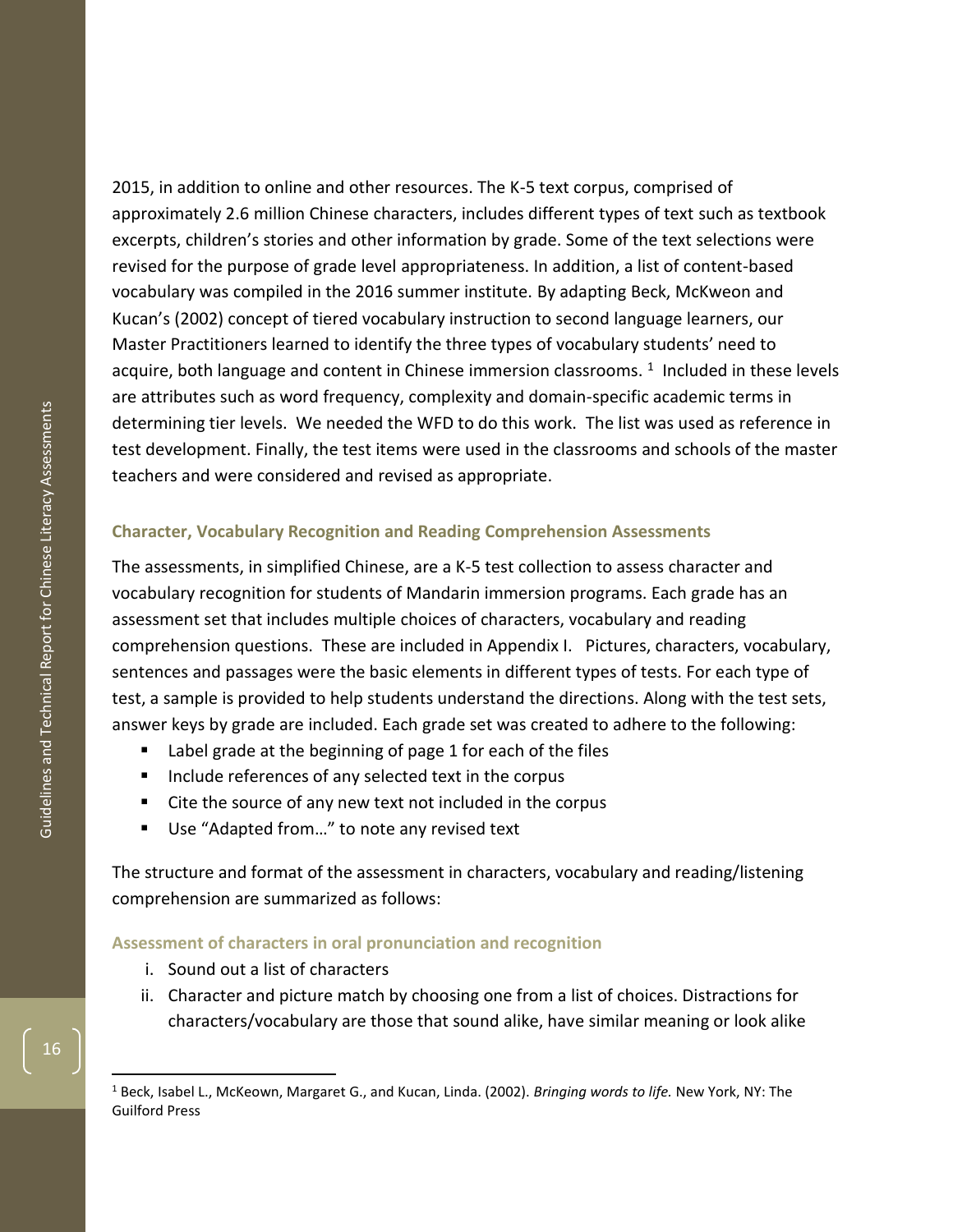## **Assessment of vocabulary identification**

- i. Choose the vocabulary words for a given picture
- ii. Choose a character from a list to form a vocabulary
- iii. Choose a vocabulary for a category (content-based).

### <span id="page-16-0"></span>**Reading Comprehension Assessment Tasks**

The assessments developed in Phase III are in simplified Chinese and are a Grade 3-5 test collection to assess reading comprehension for students of Mandarin immersion programs. Each grade has an assessment set that includes three content areas: Language Arts, Social Science, and Math. For each content areas, the test items are designed in three formats: multiple choice questions, fill-in-the-blanks, and short answers. These are included in the Appendix. Passages were the basic elements in Language Arts and Social Science questions. Math items mainly consist of individual problems. For each type of test, a sample is provided to help students understand the directions. Along with the test sets, answer keys by grade are included for multiple choice and fill-in-the-blank questions. In addition, grading rubrics are provided for short answer questions. For multiple choice questions, students are expected to answer a comprehension question by choosing one out of four on a list. For fill-in-the-blank question, students are expected to provide a word in Chinese to complete a sentence based on his or her understanding of the question and the reading passages. For short answer question, students are expected to provide at least one sentence or solution that corresponds to the question. Here is an overview of the test items.

|                        | Language Arts | Social Science | Math     | <b>Total</b> |
|------------------------|---------------|----------------|----------|--------------|
| <b>Multiple Choice</b> | 17 items      | 17 items       | 11 items | 45 items     |
| Fill-in-the-blank      | 3 items       | 4 items        | 9 items  | 14 items     |
| <b>Short Answers</b>   | 10 items      | 9 items        | 10 items | 29 items     |
| <b>Total</b>           | 30 items      | 30 items       | 30 items | 90 items     |

#### **Grade 3**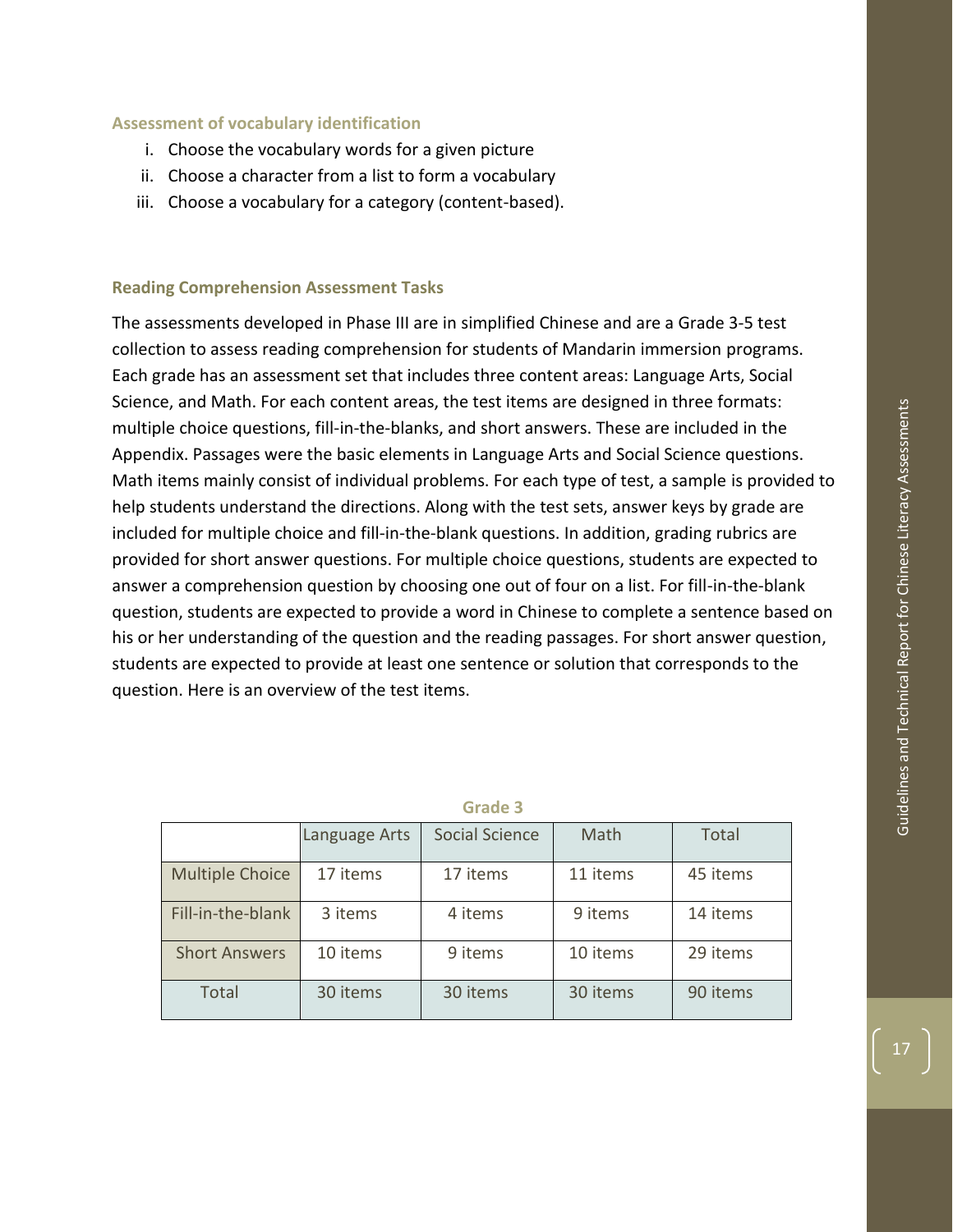# **Grade 4**

|                        | Language Arts | Social Science | Math     | Total     |
|------------------------|---------------|----------------|----------|-----------|
| <b>Multiple Choice</b> | 20 items      | 19 items       | 16 items | 55 items  |
| Fill-in-the-blank      | 3 items       | 4 items        | 7 items  | 16 items  |
| <b>Short Answers</b>   | 10 items      | 12 items       | 13 items | 35 items  |
| Total                  | 33 items      | 35 items       | 36 items | 104 items |

# **Grade 5**

|                        | Language Arts | Social Science | Math     | Total    |
|------------------------|---------------|----------------|----------|----------|
| <b>Multiple Choice</b> | 20 items      | 20 items       | 10 items | 50 items |
| Fill-in-the-blank      | N/A           | N/A            | 12 items | 12 items |
| <b>Short Answers</b>   | 11 items      | 10 items       | 7 items  | 28 items |
| Total                  | 31 items      | 30 items       | 29 items | 90 items |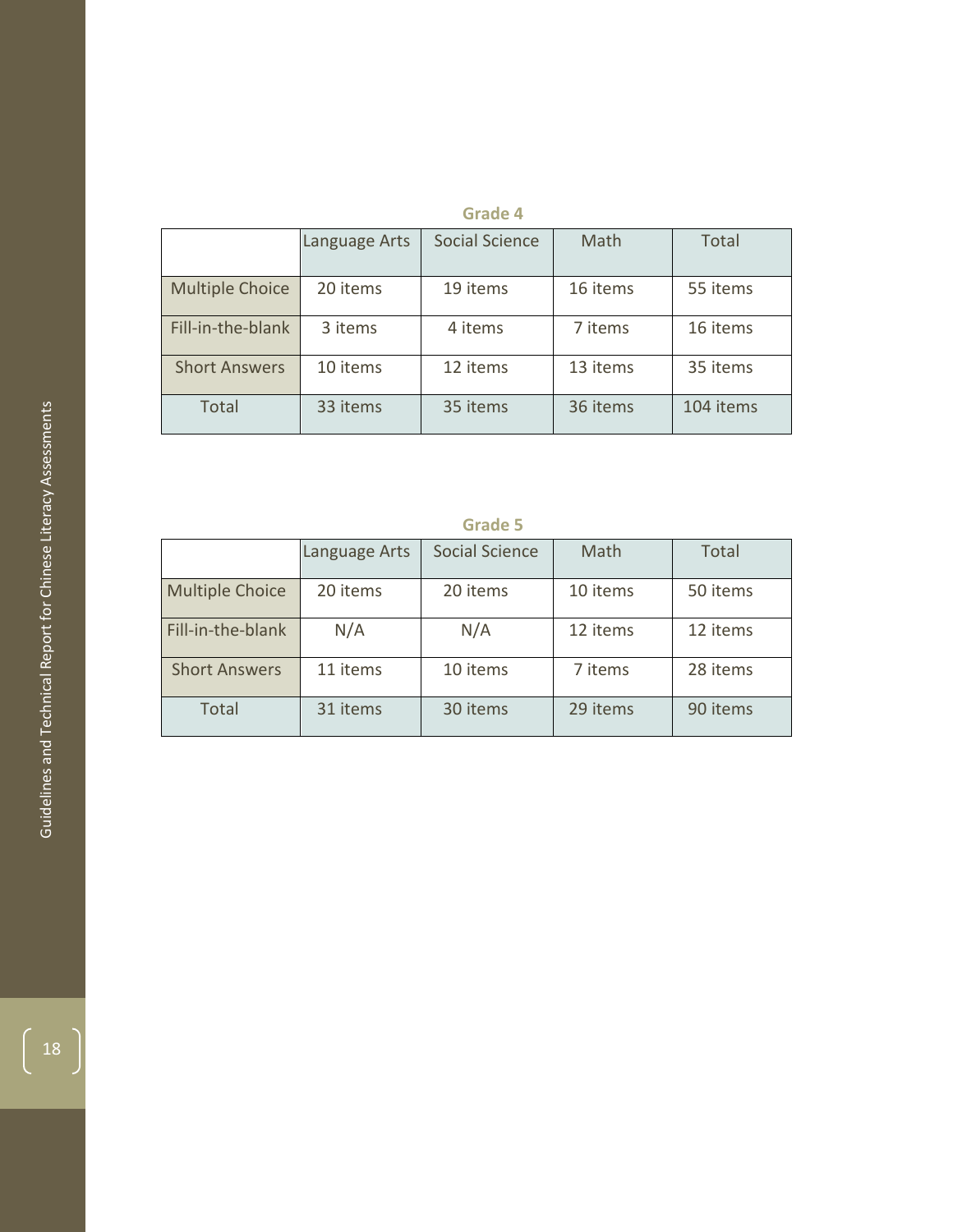## <span id="page-18-0"></span>**Data Collection Procedures**

Given that newly developed assessments should be validated before being employed, a large number of students from various schools were invited to take these assessments in order to evaluate the reliability and validity of these tests. Step-by-step guidance was provided to all participating schools and teachers to ensure consistency of the data collection procedures. This section illustrates the detailed data collection processes.

## <span id="page-18-1"></span>**Training**

Before the field testing began for each of the phases, online training was given via WebEx to all master teachers involved in the test development and who returned to their classrooms to administer the corresponding sets. At a minimum, at least one teacher from each participating school participated in the online training. The training focused on the number and types of assessments to be tested, how the tests should be administered, how each item was to be scored and how to record all the data. A data collection tool was designed and shared with the master teachers prior to the meeting and details regarding use of the tool was explained during the online training. Master teachers were provided with ample time in the Question and Answer section of the training where all questions were addressed and follow-up communications where any remaining uncertainty was clarified. During the online training, the data collection timeline for each participating school was determined.

| Data Collection Timeline-Phases II and III |                          |                                                                |  |  |
|--------------------------------------------|--------------------------|----------------------------------------------------------------|--|--|
| <b>Phase II</b>                            | <b>Phase III</b>         | Task                                                           |  |  |
| Early October 2016                         | Early October 2017       | <b>WebEx Test Administration</b><br><b>Preparation Meeting</b> |  |  |
| Mid October 2016                           | October 7th & 14th, 2017 | Submit AAPPL registration form                                 |  |  |
| October 2016                               | November 2017            | AAPPL reading test                                             |  |  |
| October – November 2016                    | October-November 2017    | Field Testing of assessments<br>developed at the Institute     |  |  |
| December 2016                              | December 2017            | Record data and complete data<br>collection tool               |  |  |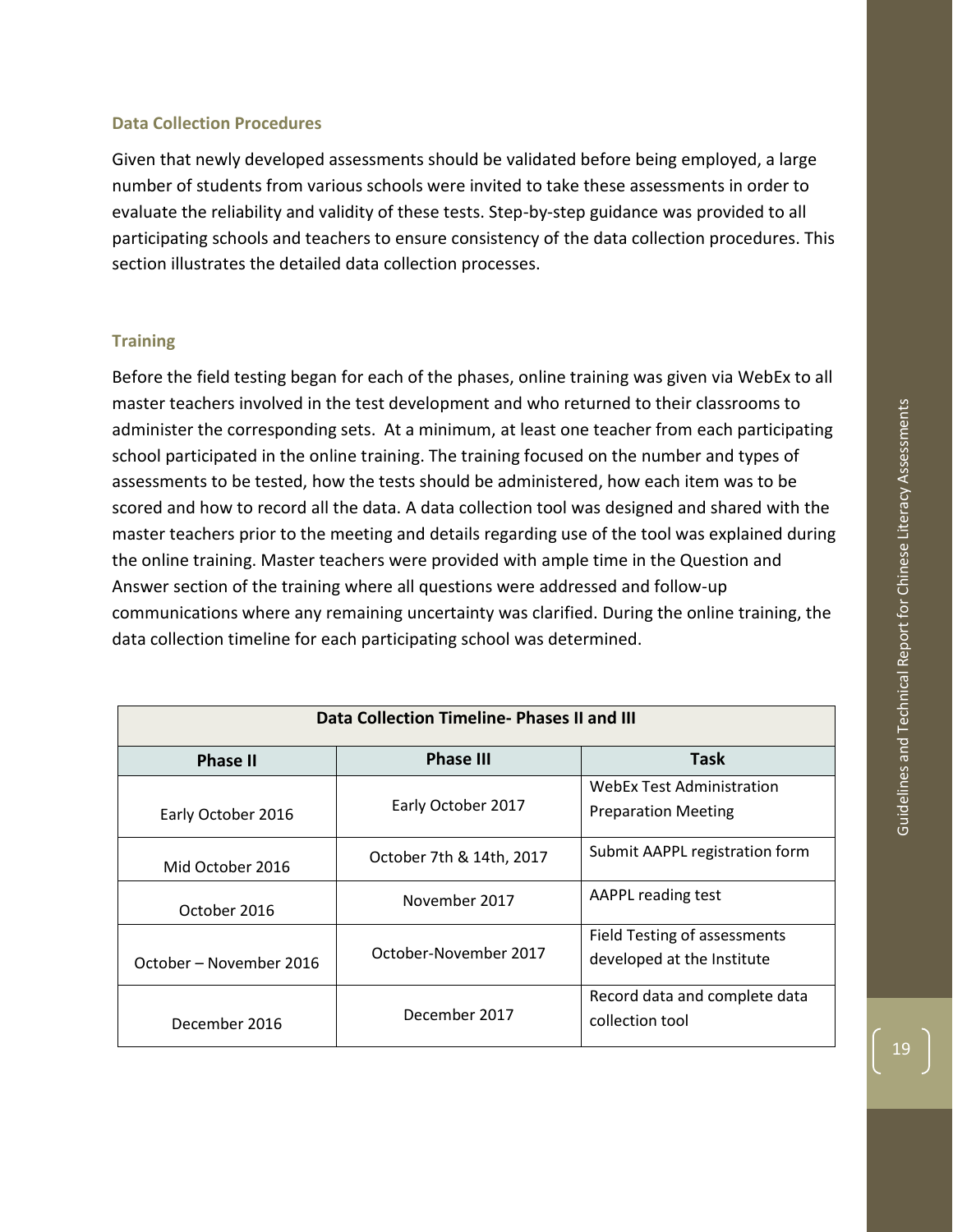## <span id="page-19-0"></span>Guidance for Administering and Scoring the Assessments in Phase II

The following section briefly provides recommendations on how best to administer the character and vocabulary recognition, and reading comprehension assessments, as well as how to keep track of student assessment results in order to monitor progress over time.

## <span id="page-19-1"></span>**Checklist for Administering the Assessments**

The following checklist details the steps on how to prepare for and administer the Character, Vocabulary and Reading Comprehension assessments.

| STEPS FOR ADMINISTERING THE ASSESSMENTS                                               |
|---------------------------------------------------------------------------------------|
| 1. Test administrators and teachers (if not the same person) should work together to  |
| determine the most appropriate testing environment based on the number of             |
| students and estimated time needed to complete each test.                             |
| 2. The test administration should be conducted in a secure environment.               |
| 3. Establish procedures to maintain a quiet testing environment throughout the test   |
| session, recognizing that some students will finish more quickly than others. If      |
| students are allowed to leave the testing room when they finish, explain the          |
| procedures for leaving without disrupting others. If students are expected to         |
| remain in the testing room until the end of the session, instruct them on what        |
| activities they may engage in after they finish the test.                             |
| 4. Make sure students do not have reference resources including dictionary, internet, |
| books, etc.                                                                           |
| 5. To ensure that all students are tested under the same conditions, test             |
| administrators must adhere to the instructions and make sure that they                |
| instructions are well explained. Lead students through the examples first.            |
| 6. Test administrators should try to maintain a natural classroom atmosphere during   |
| the test administration. Before each test begins, the teacher should encourage        |
| students to do their best.                                                            |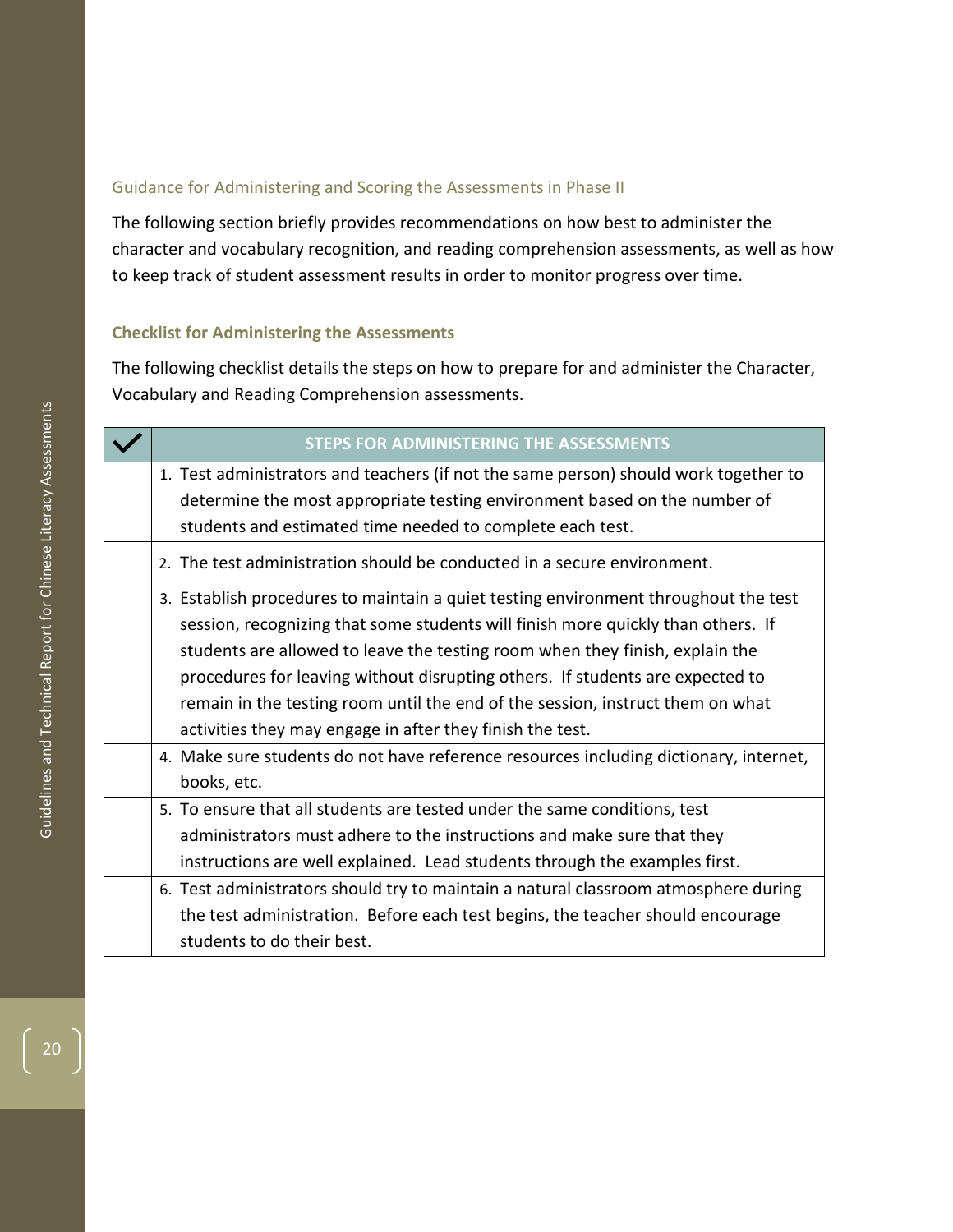## <span id="page-20-0"></span>**Checklist for Scoring the Assessments**

The following checklist details the steps on how to score the Character, Vocabulary and Reading Comprehension assessments. Refer to Appendix II for a sample Data Collection Tool.

| STEPS FOR SCORING ASSESSMENTS AND RECORDING ASSESSMENT RESULTS                                                                                                                                                                                                                                                                                                                                                                                                                                                                                                                                                                                                                                                                        |  |  |  |  |  |
|---------------------------------------------------------------------------------------------------------------------------------------------------------------------------------------------------------------------------------------------------------------------------------------------------------------------------------------------------------------------------------------------------------------------------------------------------------------------------------------------------------------------------------------------------------------------------------------------------------------------------------------------------------------------------------------------------------------------------------------|--|--|--|--|--|
| 1. Students receive 1 point for each correct item, and 0 points for each incorrect item.                                                                                                                                                                                                                                                                                                                                                                                                                                                                                                                                                                                                                                              |  |  |  |  |  |
| 2. The maximum score students can get for each test is 15, and the minimum is 0.                                                                                                                                                                                                                                                                                                                                                                                                                                                                                                                                                                                                                                                      |  |  |  |  |  |
| 3. Given that all items are multiple choice items, there is only correct answer for each<br>item. If more than one answer or no answer is selected, no point will be given for<br>this item.                                                                                                                                                                                                                                                                                                                                                                                                                                                                                                                                          |  |  |  |  |  |
| 4. Scoring & Data Recording                                                                                                                                                                                                                                                                                                                                                                                                                                                                                                                                                                                                                                                                                                           |  |  |  |  |  |
| For all multiple-choice format questions, please record students' answers<br>$(A/B/C/D)$ . When there is a missing answer, please record it as "*". Please<br>keep in mind that some fill-in-the-blank or cloze tests are also in multiple<br>choice format.<br>For all fill-in-the-blank or cloze tests, where only one character or word is<br>required in the answer, please record 1 if students answer it correctly and<br>record 0 if the answer is incorrect or missing.<br>For all open-ended questions, where at least one sentence is required in the<br>answer, please record 0-4 points or 0-3 points based on Grading Rubrics for<br>each grade. Grading rubrics for each grade can be found in the following<br>tables. |  |  |  |  |  |
| Grade 5 Only: please record both comprehension and writing scores for each<br>MLA and Social Science open-ended questions based on the grading rubrics.<br>The process of scoring is repeated for all reading comprehension tests.                                                                                                                                                                                                                                                                                                                                                                                                                                                                                                    |  |  |  |  |  |

Onsite training was also performed in some schools such as Yu Ming Charter School where multiple classes participated in the field testing. Face-to-face instruction on test administration and data collection were offered to teachers who did not take the online training at these schools.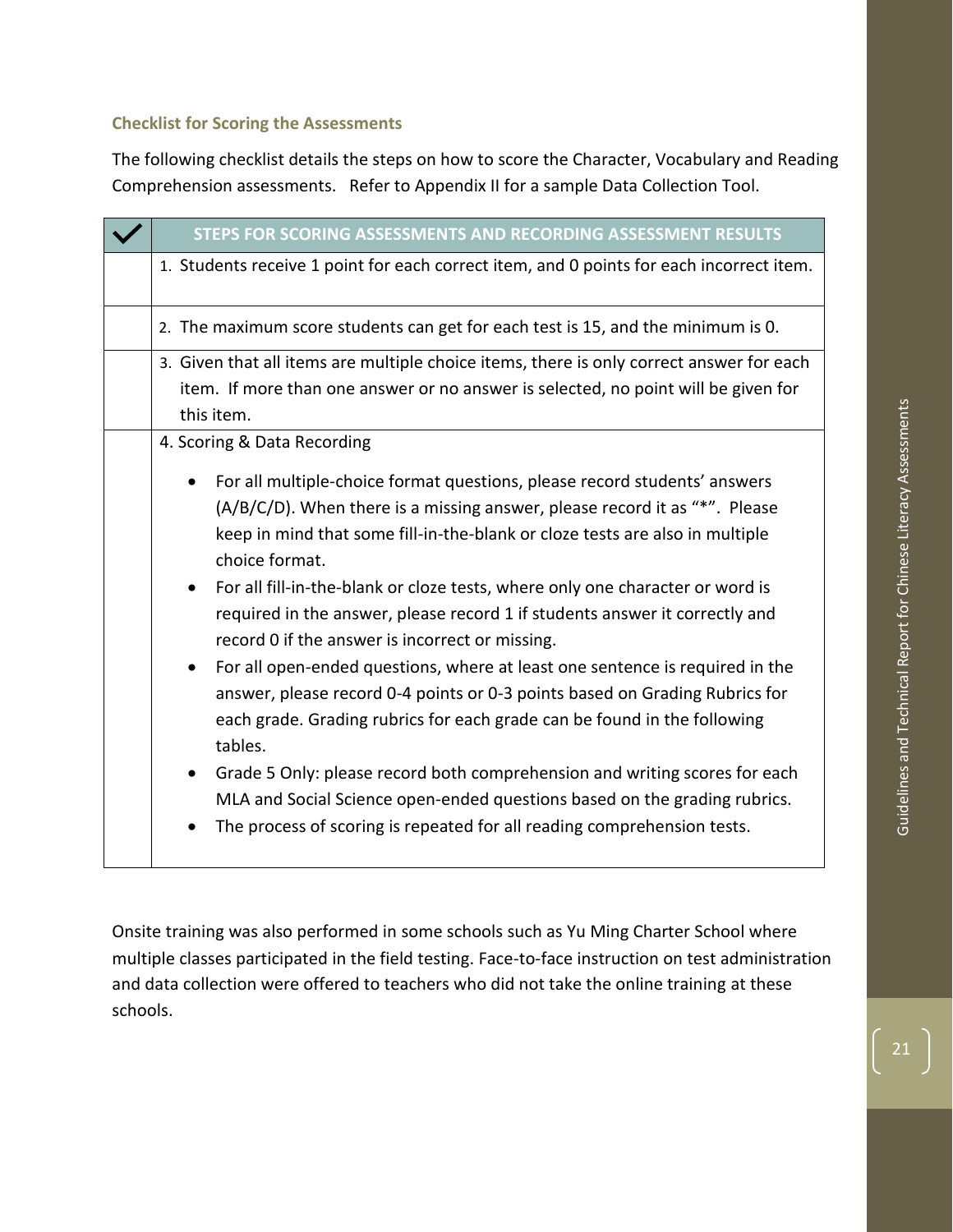## <span id="page-21-0"></span>**Data Collection Tool and Test Administration Guide -Phase II and Phase III**

To facilitate the data collection process, a data collection tool was created for participating schools and teachers to record all the test information and results. This tool is comprised of a set of spreadsheets including the student's demographic information (name, school, district, state, teacher name, gender, grade, number of years in the immersion program), the student's ID (a six -digit number combined by school code, test grade, and assignation of a unique number), test information and item-specific scores for each set of assessments. The data collection tool is included in Appendix II. In addition, a Test Administration Guide was developed in order to inform consistent administration of the assessments.

### <span id="page-21-1"></span>**Phase II Participating Schools and Grades**

A total of 22 classes (one teacher per class) from five schools participated in the field test, which included one Grade K class, four Grade 1 classes, three Grade 2 classes, six Grade 3 classes, five Grade 4 classes and three Grade 5 classes. Participating schools comprise d public, charter, and independent schools from California, Utah, Minnesota, and Washington DC. Below is a synopsis of the test sites by school and grade .

| <b>SCHOOL</b>        | <b>Kinder</b>                           | Grade 1                 | <b>Grade 2</b> | <b>Grade 3</b> | Grade 4        | Grade 5        |
|----------------------|-----------------------------------------|-------------------------|----------------|----------------|----------------|----------------|
| CAIS                 | 0                                       | $\overline{2}$          | $\overline{2}$ | $\overline{2}$ | $\overline{2}$ | $\overline{2}$ |
| <b>Draper</b>        | 1                                       | 1                       | 1              | 1              | 1              | 0              |
| <b>Ying Hua</b>      | O                                       | 1                       | 0              | $\mathbf{1}$   | $\Omega$       | 0              |
| Yu Ming              | ∩                                       | $\Omega$                | 0              | $\overline{2}$ | $\mathbf{1}$   | 1              |
| Yu Ying              | ∩                                       | $\Omega$                | $\Omega$       | ∩              | $\mathbf{1}$   | 0              |
| <b>Total Classes</b> |                                         | $\overline{\mathbf{4}}$ | 3              | 6              | 5              | 3              |
|                      | Classes that also took AAPPL assessment |                         |                |                |                |                |

**Number of Classes Assessments were Administered in Phase II**

In addition to the assessments developed at the Institute, several students also took the AAPPL interpretive reading test, which served as a high -stake standard test for our validity testing. Based on advice from ACTFL experts, we decided that only Grade 3 to Grade 5 students should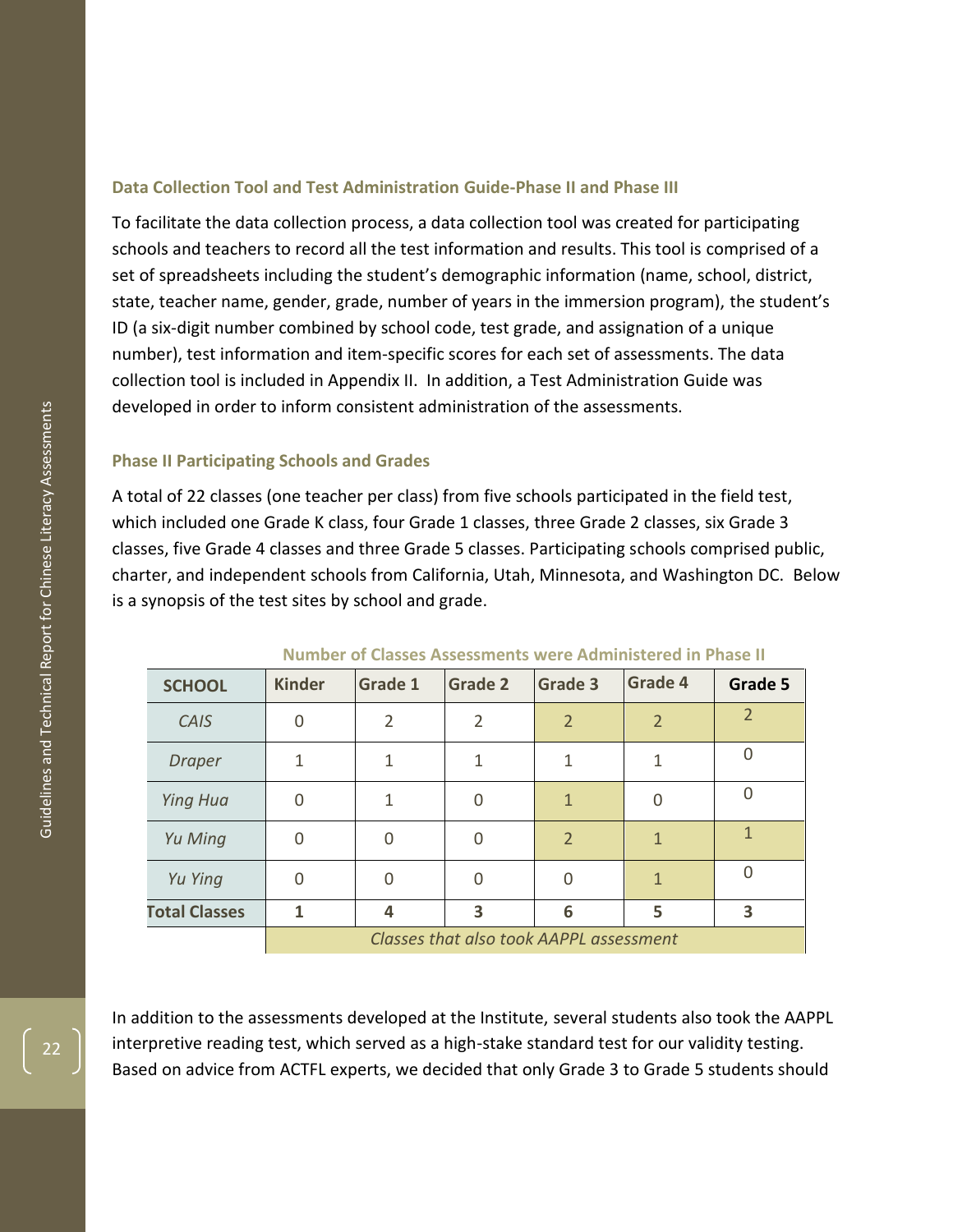take the online AAPPL reading test. A total of 12 classes from five schools took the AAPPL reading test.

### <span id="page-22-0"></span>**Part III: Data Analysis and Results**

All assessment data were collected from participating teachers between November 2016 and January 2017. Item-level scores of AAPPL reading test results were gained from ACTFL. These data were then cleaned and categorized based on grade level and test type before being evaluated through reliability and validity testing.

## <span id="page-22-1"></span>**Descriptive Data Summary**

A total of 731 students registered for the field test, which included 56 Kindergarten students, 133 Grade 1 students, 128 Grade 2 students, 158 Grade 3 students, 171 Grade 4 students and 85 Grade 5 students. The following table depicts the student number across school and grade.

|                         | <b>CAIS</b> | <b>DRAPPER</b> | <b>Ying Hua</b> | <b>Yu Ming</b> | <b>Yu Ying</b> | <b>Total per</b><br>grade |
|-------------------------|-------------|----------------|-----------------|----------------|----------------|---------------------------|
| K                       |             | 56             |                 |                |                | 56                        |
| $\mathbf{1}$            | 48          | 56             | 29              |                |                | 133                       |
| $\overline{2}$          | 44          | 58             | 26              |                |                | 128                       |
| 3                       | 52          | 54             |                 | 52             |                | 158                       |
| $\overline{\mathbf{4}}$ | 48          | 53             |                 | 51             | 19             | 171                       |
| 5                       | 48          |                |                 | 37             |                | 85                        |
| <b>Total</b>            |             |                |                 |                |                |                           |
| per                     | 240         | 277            | 55              | 140            | 19             | 731                       |
| <b>School</b>           |             |                |                 |                |                |                           |

**Phase 2-(Character and Vocabulary Knowledge) School Testing Summary**

Given that some students who registered were not able to take the assessments due to illness or absence, invalid cases were removed from the original data sets by grade and test type to avoid missing data. The following table presents a final summary of valid data by grade and test type, which were submitted for reliability and validity analysis. In addition, 325 students from four schools took the AAPPL interpretive reading test, whose results were then used for concurrent validity testing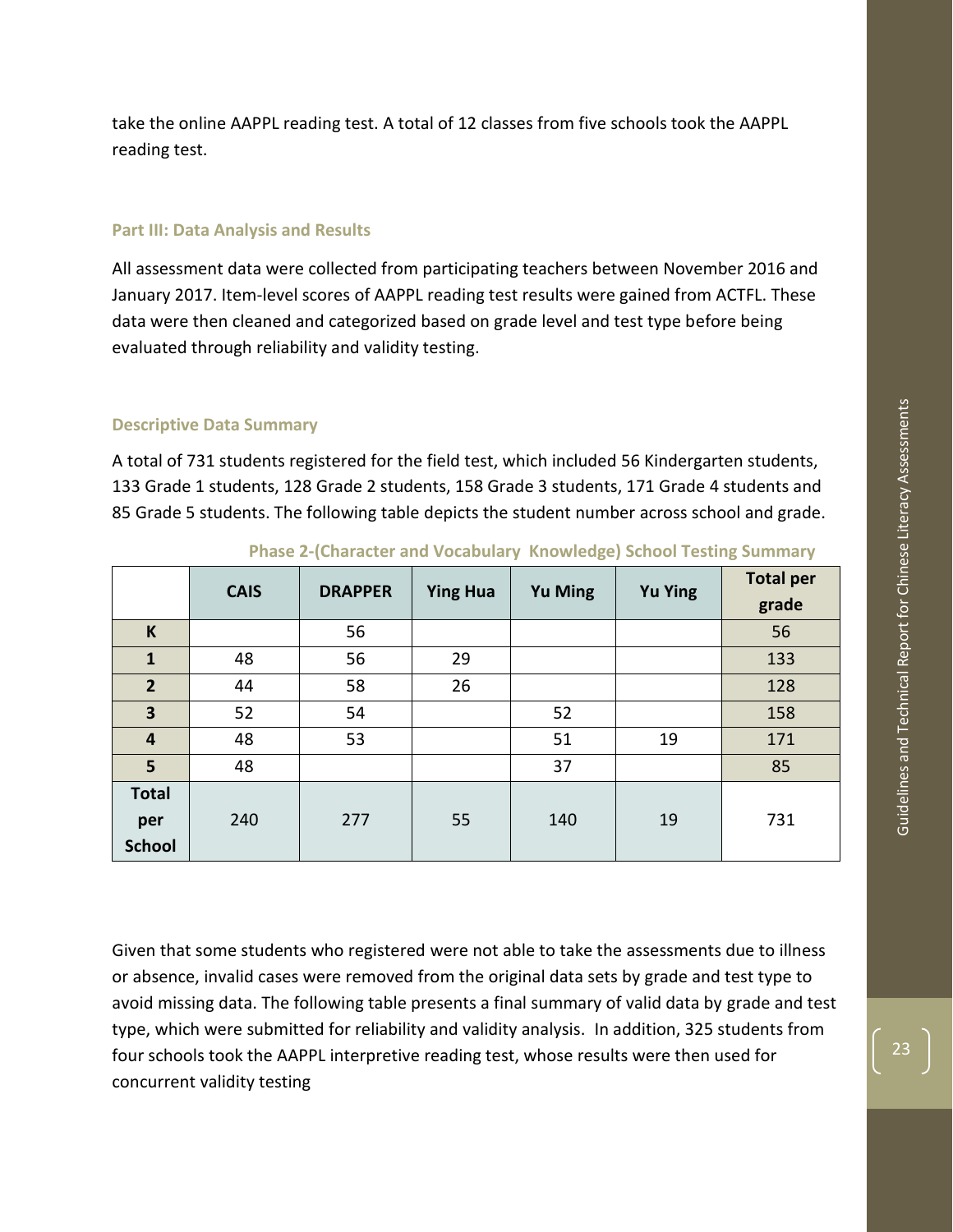|                | <b>Character</b> | Word        | <b>Reading</b> |
|----------------|------------------|-------------|----------------|
|                | Recognition      | Recognition | Comprehension  |
| K              | 56               | 56          | 56             |
| $\mathbf{1}$   | 103              | 103         | 103            |
| $\overline{2}$ | 119              | 131         | 118            |
| 3              | 152              | 153         | 152            |
| $\overline{4}$ | 171              | 171         | 169            |
| 5              | 79               | 83          | 84             |
| <b>Total</b>   | 683              | 697         | 682            |

#### **Valid Data by Grade and Test Type**

## <span id="page-23-0"></span>**Reliability Results**

Reliability is the notion that the test produces stable and consistent results over time. Rasch analysis was performed to decide item reliability of each test. Rasch analysis has been applied to assessments in a wide range of disciplines. The Rasch model is the only item response theory model in which the total score across items characterizes a person totally. By conducting Rasch analysis, the total item reliability for each test as well as the fitness/unfitness of specific items in the test were obtained. In this way, poor -quality test items could also be diagnosed. Eighteen Rasch analysis were run for corresponding tests and grades, the results of which can be found in the following table.

|  | <b>Rasch Analysis Results</b> |
|--|-------------------------------|
|--|-------------------------------|

|                | <b>Character Recognition</b> | <b>Word Recognition</b> | <b>Reading Comprehension</b> |
|----------------|------------------------------|-------------------------|------------------------------|
| K              | Item reliability 0.95        | Item reliability 0.92   | Item reliability 0.84        |
| 1              | Item reliability 0.92        | Item reliability 0.93   | Item reliability 0.68        |
| $\overline{2}$ | Item reliability 0.93        | Item reliability 0.95   | Item reliability 0.84        |
| 3              | Item reliability 0.93        | Item reliability 0.95   | Item reliability 0.80        |
| 4              | Item reliability 0.96        | Item reliability 0.94   | Item reliability 0.94        |
| 5              | Item reliability 0.90        | Item reliability 0.92   | Item reliability 0.92        |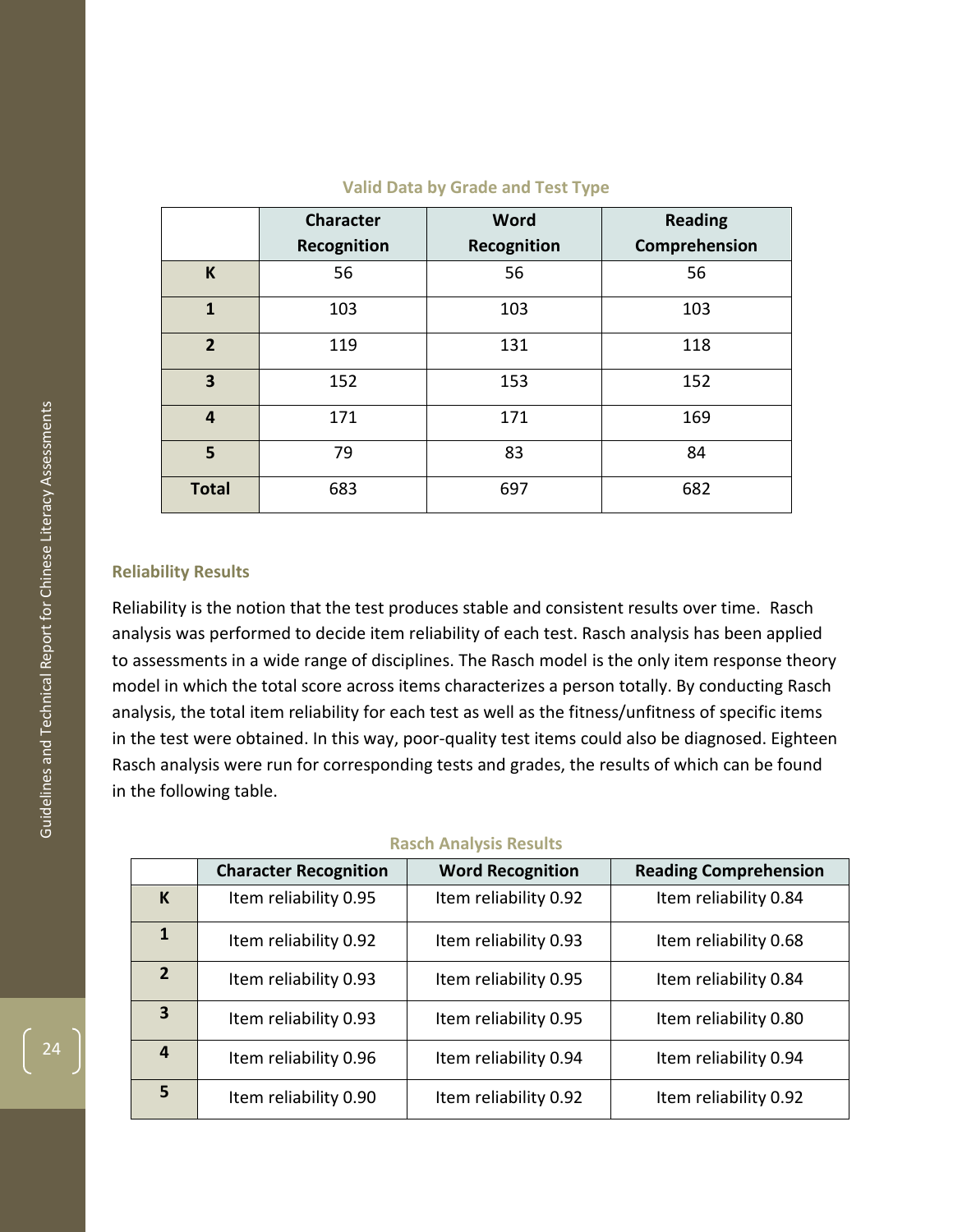According to the above results, all of the Character Recognition and Word Recognition item reliability scores were above 0.90, which shows directly that these test items developed at the STARTALK Institute are of very high quality. Specifically, these data demonstrate that the difficulty levels of the items are variant enough to differentiate participants' abilities.

All of the Reading Comprehension scores were still well above .70 except for Grade 1. Itemspecific analysis suggests that the first item of Grade 1 Reading Comprehension test was biased, indicating a revision of the item or its distractors. It is noticeable that item reliability scores of Reading Comprehension tests were generally lower than those for Character Recognition tests and Word Recognition tests. The main factor accounting for the difference is the number of items developed for these tests. Given that our main focus was on vocabulary and character knowledge, 45 items were created for Character Recognition as well as Word Recognition tests, whereas only 15 items were created for Reading Comprehension tests. Considering the limited number of items for Reading Comprehension tests, the results can be considered satisfactory and their primary purpose is to be used as a baseline for future reading comprehension assessment development to be conducted in 2017.

Coefficient alpha (i.e., Cronbach's alpha), which is the most popular way to estimate test reliability, was also calculated. It measures the extent to which the items provide consistent information regarding the students' mastery of the domain. Coefficient alpha was calculated based on the number of items on the exam, proportion of examinees who answered each item correctly, and sample variance for the total score. Results were summarized in the following table.

|                         | Character<br>Recognition | <b>Word Recognition</b> | <b>Reading Comprehension</b> |
|-------------------------|--------------------------|-------------------------|------------------------------|
| K                       | 0.622                    | 0.622                   | 0.444                        |
| 1                       | 0.941                    | 0.923                   | 0.825                        |
| $\overline{2}$          | 0.862                    | 0.899                   | 0.828                        |
| $\overline{\mathbf{3}}$ | 0.926                    | 0.874                   | 0.622                        |
| 4                       | 0.870                    | 0.917                   | 0.685                        |
| 5                       | 0.859                    | 0.923                   | 0.796                        |

### **Coefficient Alpha**

As can be seen from the table, most of the test reliability indexes are well above .70, indicating high consistency of the test items. Relatively lower test reliability was found in Kindergarten, mainly due to the fact that the number of participants was smallest in Grade K and all of them were from one school, which reduced the sample variances.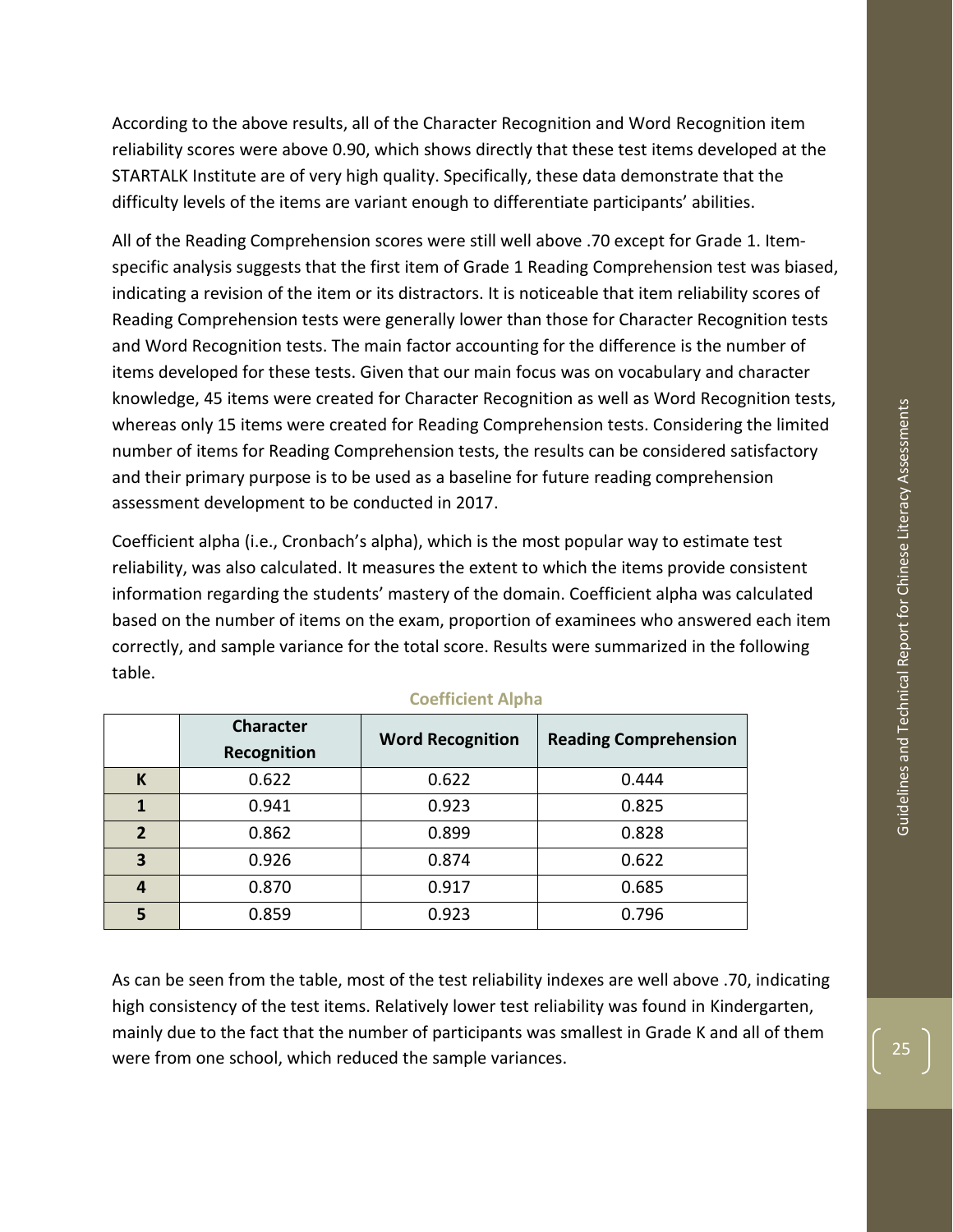## <span id="page-25-0"></span>**Validity Results**

We used both content and concurrent validity in order to determine the degree to which there is a match between test questions and the content or subject area they are intended to assess. Content validity answers the question: *Do our assessments measure character recognition, vocabulary recognition and reading comprehension for K -5 Chinese language learners?* Content validity was achieved with Chinese literacy content experts in the following ways :

- 1. All of our test items were developed by master teachers who are domain experts in the content.
- 2. Language and literacy domain experts provided training to these master teachers, ensuring that items were selected from the appropriate content.
- 3. All items were cross -examined by peer master teachers from different schools and grades.

Concurrent validity was measured to assess whether our assessments have strong criterion validity--namely whether our assessments measure Chinese reading abilities. The AAPPL Reading test was utilized as the benchmark test with which to establish concurrent validity. As a result, correlations between AAPPL test scores and corresponding scores in our tests were calculated in order to measure concurrent validity. It is important to note that the AAPPL Interpretive reading test items are not aligned to content standards nor are they grade -level specific. Also, AAPPL interpretative reading test items do not include discrete items such as the character and vocabulary recognition test items we developed here. Thus, there is as expected, variance in our results in using it as our high stakes test. The concurrent validation results using the AAPPL are presented in the following table.

|         | AAPPL Reading and<br>Character<br>Recognition | AAPPL Reading and<br><b>Word Recognition</b> | AAPPL Reading and<br>Reading<br>Comprehension |
|---------|-----------------------------------------------|----------------------------------------------|-----------------------------------------------|
| Grade 3 | .490**                                        | .499*                                        | .449**                                        |
| Grade 4 | $.665***$                                     | .683**                                       | .544**                                        |
| Grade 5 | $.650**$                                      | $.633**$                                     | $630**$                                       |

## **Concurrent Validity** (Pearson Correlation)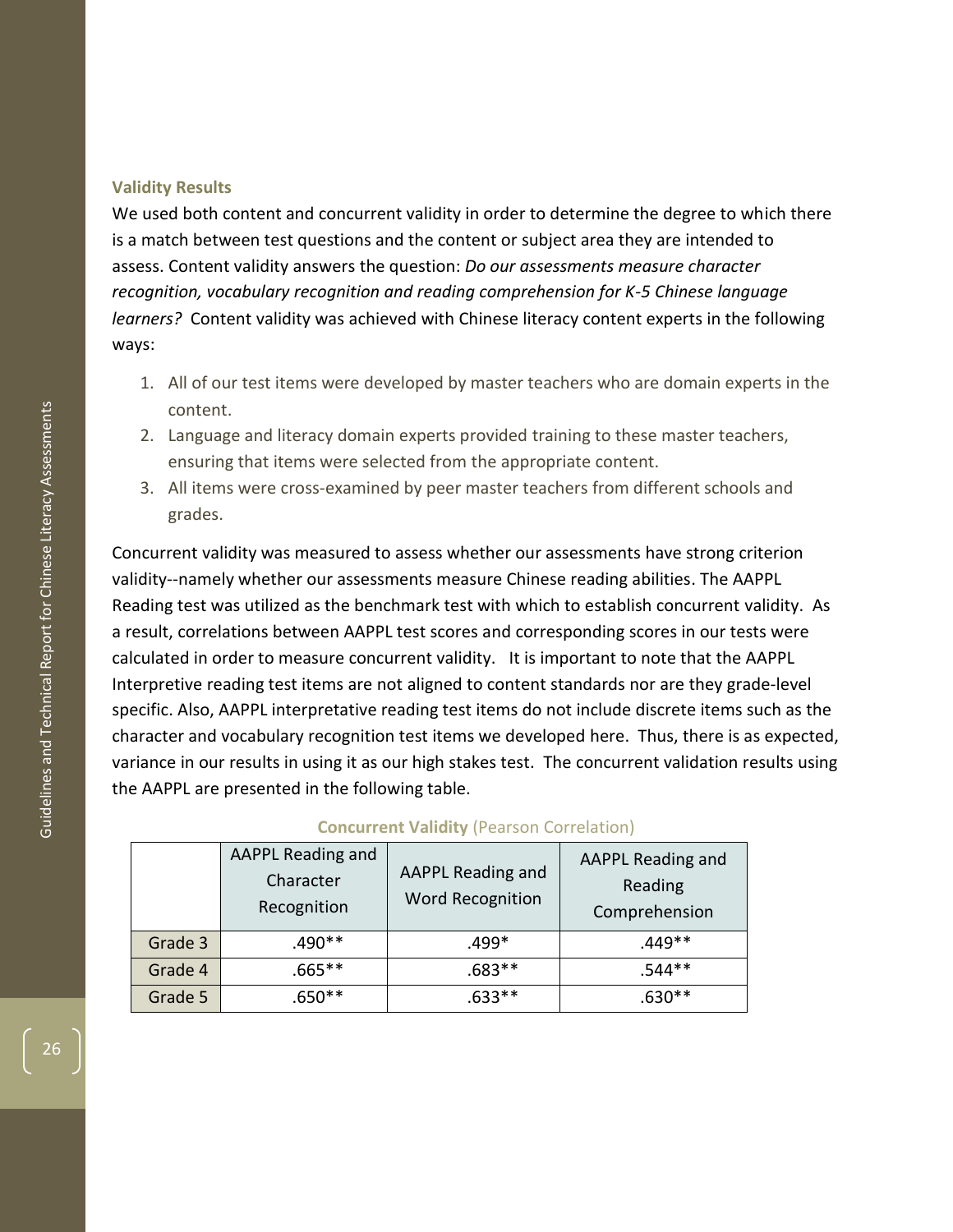Pearson correlations were calculated between AAPPL reading test scores and the MI-LMU STARTALK Character Recognition, Word Recognition and Reading Comprehension tests for each grade respectively. All correlations were statistically significant ( $p < .01$ , ranges from .49 to .68), indicating that there is a strong correlation between our assessments and AAPPL reading tests, while noting that our correlation indices are not very high, possibly because of the fact that our tests mainly focus on vocabulary and character knowledge while the AAPPL interpretive reading test focuses on reading proficiency, which are two separate constructs.

As result of these analyses, it can be determined that our assessments have strong criterion validity. As an added level of confirmation of validity, we engaged an independent analysis of the overall alignment of our suite of assessments with ACTFL interpretive reading proficiency as measured by the AAPPL Interpretive Reading results of our study (Appendix III). Prepared by two ACTFL experts, the report concludes that of the 325 grades 3-5 students, a significant number of students (N=264; 81%) are performing at or above novice-high levels of reading comprehension. These results support the validation results we found, particularly in the notion that character and vocabulary recognition have a strong correlation with global reading proficiency in Chinese.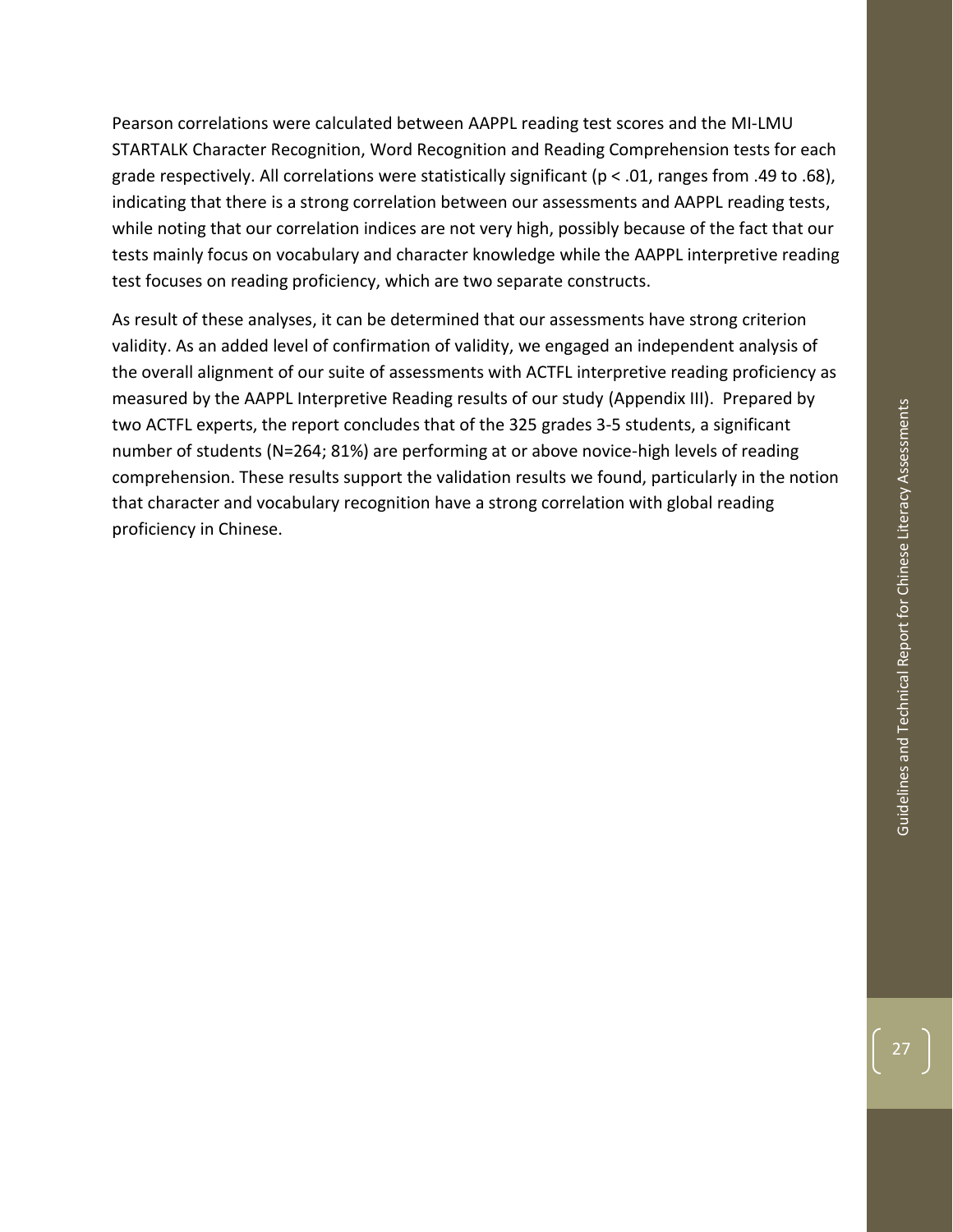## <span id="page-27-0"></span>**Phase III - Grades 3 -5 Reading Comprehension Assessments**

### <span id="page-27-1"></span>**Participating Schools, Grades and students**

A total of 12 teachers from nine schools participated in the field test, which included four Grade 3 classes, four Grade 4 classes and four Grade 5 classes. A total number of 543 students registered for our assessments. Participating schools comprised public, charter, and independent schools from California, Utah, Minnesota, and Washington DC. Below is a synopsis of the registered number of students by school and grade.

|                   | Grade 3 | Grade 4 | Grade 5 |
|-------------------|---------|---------|---------|
| <b>Broadway</b>   | 83      | 80      |         |
| <b>CAIS</b>       |         | 33      | 16      |
| <b>DLS</b>        |         |         | 47      |
| Lone Peak         |         | 54      |         |
| <b>North Park</b> | 45      |         |         |
| Stewart           |         |         | 54      |
| Yinghua           | 25      | 26      |         |
| Yuming            |         |         |         |
| Yuying            | 36      |         | 44      |
| <b>Total</b>      | 189     | 199     | 161     |

#### **Number of Registered Students by Grade and School**

#### <span id="page-27-2"></span>**Data Analysis and Results for Phase III Comprehension Assessments**

All assessment data were collected from participating teachers between November 2017 and January 2018. Item -level scores of AAPPL reading test results were gained from ACTFL. These data were then cleaned and categorized based on grade level and test type before being evaluated through reliability and validity testing.

Given that some students who registered were not able to take the assessments due to illness or absence, invalid cases were removed from the original data sets by grade and test type to avoid missing data. The following table presents a final summary of students who completed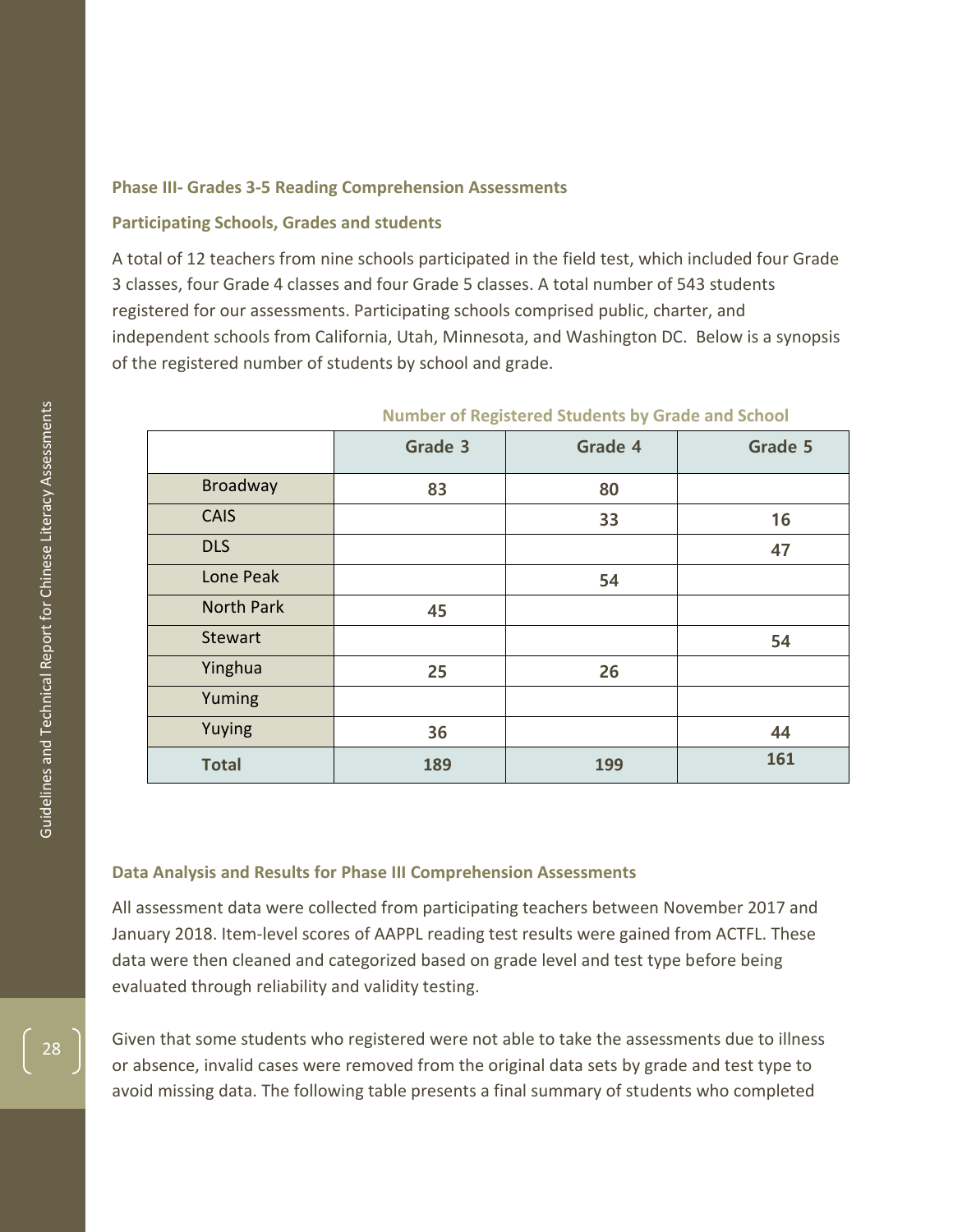each test, which were submitted for reliability and validity analysis. In addition, 405 students took the AAPPL interpretive reading test, whose results were then used for concurrent validity testing.

| Grade                   | <b>School</b>                 | <b>Language Arts</b> | <b>Social Science</b> | <b>Math</b> |
|-------------------------|-------------------------------|----------------------|-----------------------|-------------|
| $\overline{\mathbf{3}}$ | <b>Broadway</b>               | 81                   | 80                    | 81          |
| $\overline{\mathbf{3}}$ | Yuying                        | 36                   | 36                    | 36          |
| $\overline{\mathbf{3}}$ | Yinghua                       | 25                   | 25                    | 25          |
| $\overline{\mathbf{3}}$ | <b>NorthPark</b>              | 45                   | 45                    | 45          |
| $\overline{\mathbf{4}}$ | <b>Broadway</b>               | 78                   | 58                    | 80          |
| $\overline{\mathbf{4}}$ | <b>CAIS</b>                   | 15                   | 16                    | 16          |
| $\overline{\mathbf{4}}$ | <b>Lone Peak</b>              | 54                   | 54                    | 54          |
| $\overline{\mathbf{4}}$ | Yinghua                       | 26                   | 26                    | 26          |
| $5\phantom{a}$          | <b>CAIS</b>                   | 16                   | 16                    | 15          |
| 5                       | <b>Denver Language School</b> | 47                   | 47                    | 47          |
| 5                       | Yuming                        | 37                   | 35                    | 38          |
| 5                       | <b>Stewart</b>                | 54                   | 54                    | 51          |
| <b>Total</b>            |                               | 514                  | 492                   | 514         |

**Descriptive Statistics: Number of students completed each test**

## <span id="page-28-0"></span>**Reliability Results**

Reliability is the notion that the test produces stable and consistent results over time. For the current project, reliability tests were conducted based on question format. Specifically, Rasch analysis was performed to decide item reliability of multiple choice and fill-in-the-blank questions, whose answers are dichotomous. Rasch analysis has been applied to assessments in a wide range of disciplines. The Rasch model is the only item response theory model in which the total score across items characterizes a person totally. By conducting Rasch analysis, the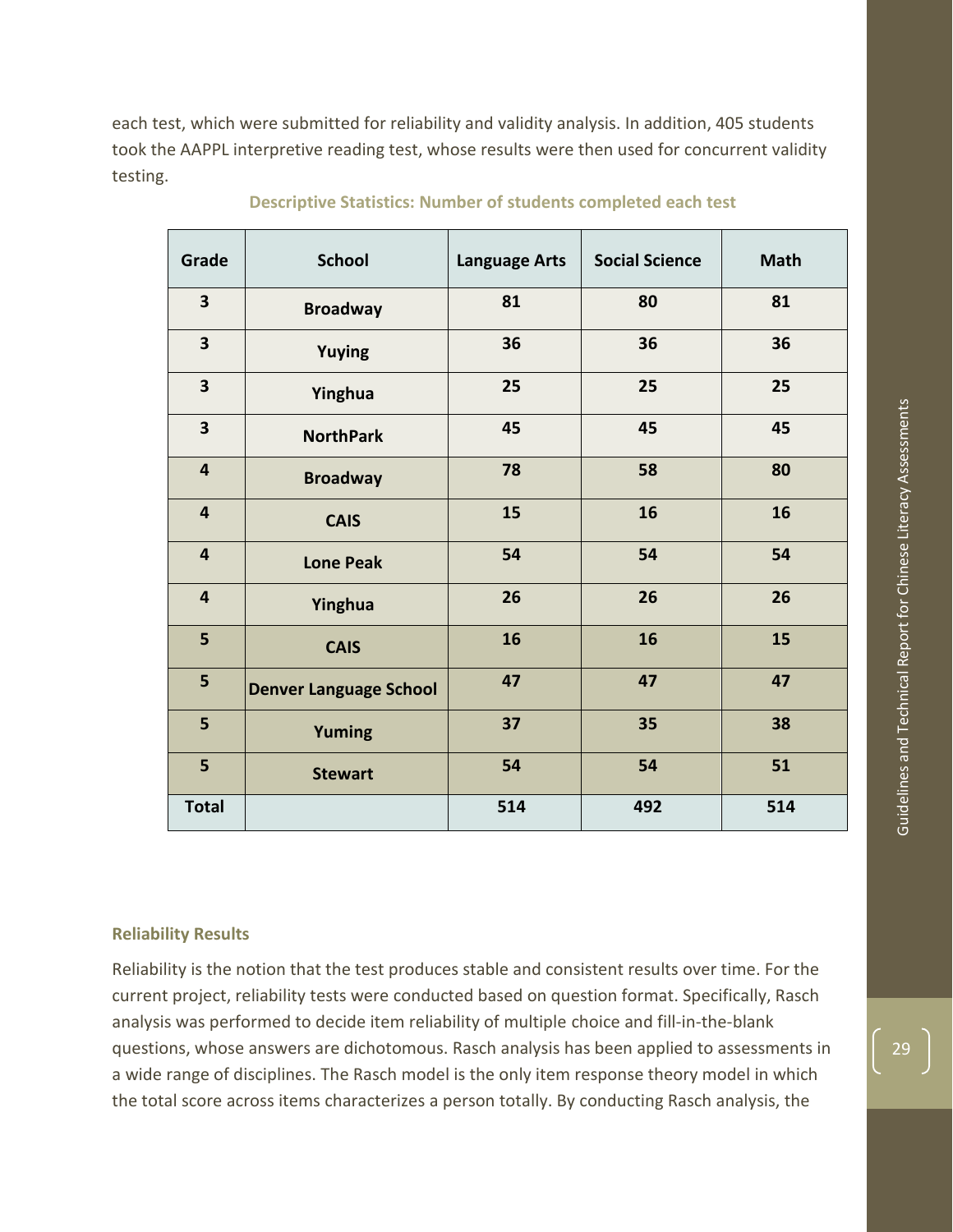total item reliability for each test as well as the fitness/unfitness of specific items in the test were obtained. In this way, poor-quality test items could also be diagnosed. Six Rasch analysis were run for corresponding tests and grades, the results of which can be found in the following table.

| Grade | <b>Multiple Choice Items</b> | Fill-in-the-blank Items |
|-------|------------------------------|-------------------------|
| 3     | Item reliability 0.95        | Item reliability 0.97   |
|       | Item reliability 0.94        | Item reliability 0.97   |
|       | Item reliability 0.96        | Item reliability 0.89   |

**Rasch Analysis** 

According to the above results, all of the Multiple Choice and Fill -in -the -blank item reliability scores were above 0.94, which shows directly that these test items are of very high quality. Specifically, these data demonstrate that the difficulty levels of the items are variant enough to differentiate participants' abilities. The only exception is Grade 5 Fill -in -the -blank test, whose item reliability score is relatively lower at 0.89. However, this figure is still close to the threshold of 0.90. The major reason is that only 12 fill-in-the-blank items were developed for Grade 5 test, which is difficult to reflect the variance of the items. Considering the limited number of items, the result can be considered satisfactory.

Coefficient alpha (i.e., Cronbach's alpha), which is the most popular way to estimate test reliability, was calculated for short answer questions. It measures the extent to which the items provide consistent information regarding the students' mastery of the domain. Coefficient alpha was calculated based on the number of items on the test, proportion of examinees who answered each item correctly, and sample variance for the total score. Results were summarized in the following table.

#### **Short Answers Items: Cronbach's Alpha**

|                                 | Grade 3 | Grade 4 | Grade 5 |
|---------------------------------|---------|---------|---------|
| <b>Short Answer Reliability</b> | 0.944   | 0.970   | 0.978   |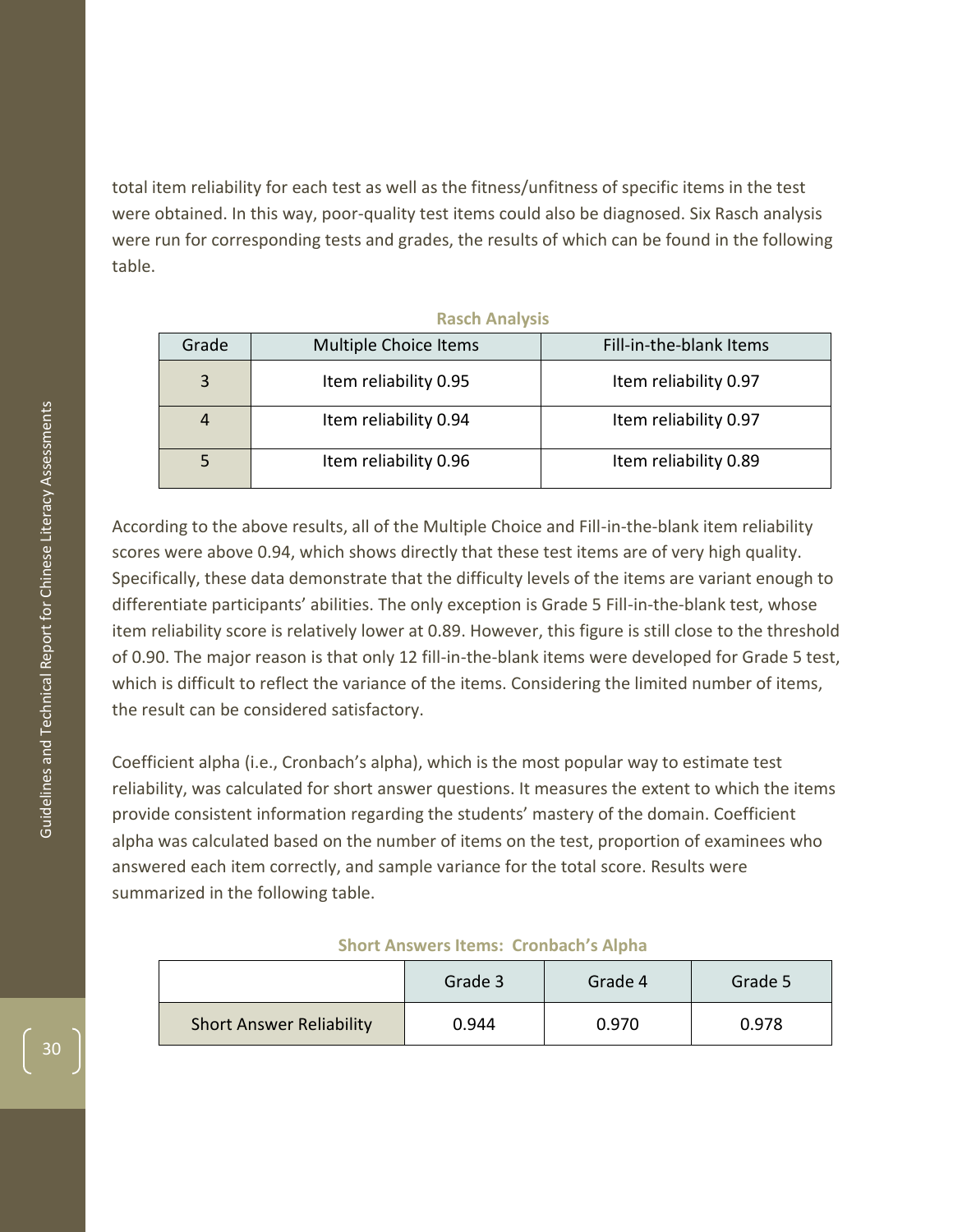As can be seen from the table, all the test reliability indexes are well above .90, indicating high consistency of the test items.

#### <span id="page-30-0"></span>**Validity Results**

We used content validity, concurrent validity as well as construct validity in order to determine the degree to which there is a match between test questions and what they are intended to assess. Content validity answers the question: Do our assessments measure reading comprehension of the intended content areas (i.e., language arts, social science, and math) for Grade 3-5 Chinese language learners? Content validity was achieved with Chinese literacy content experts in the following ways:

- 1. All test items were developed by master teachers who are domain experts in the content;
- 2. Language and literacy domain experts provided training to these master teachers, ensuring that items were selected from the appropriate content;
- 3. All items were cross-examined by peer master teachers from different schools.

Concurrent validity was measured to assess whether our assessments have strong criterion validity--namely whether our assessments measure Chinese reading proficiency. The AAPPL Reading test was utilized as the benchmark test with which to establish concurrent validity. As a result, correlations between AAPPL test scores and scores in our tests were calculated in order to measure concurrent validity. It is important to note that the AAPPL Interpretive reading test items are not aligned to content standards nor are they grade-level specific. Also, AAPPL interpretative reading test items do not include discrete items as the test items we developed here. Thus, there is as expected variance in our results in using it as our high stakes test. The concurrent validation results using the AAPPL are presented in the following table.

|                | <b>AAPPL Reading</b><br>&<br><b>MLA</b> | <b>AAPPL Reading</b><br>&<br>Social Science | <b>AAPPL Reading</b><br>&<br>Math |
|----------------|-----------------------------------------|---------------------------------------------|-----------------------------------|
| 3              | $0.578***$                              | $.439***$                                   | .414***                           |
| $\overline{4}$ | .447***                                 | $.356***$                                   | .406***                           |
| 5              | $.754***$                               | $.743***$                                   | .670***                           |

#### **Concurrent Validity (Pearson Correlation)**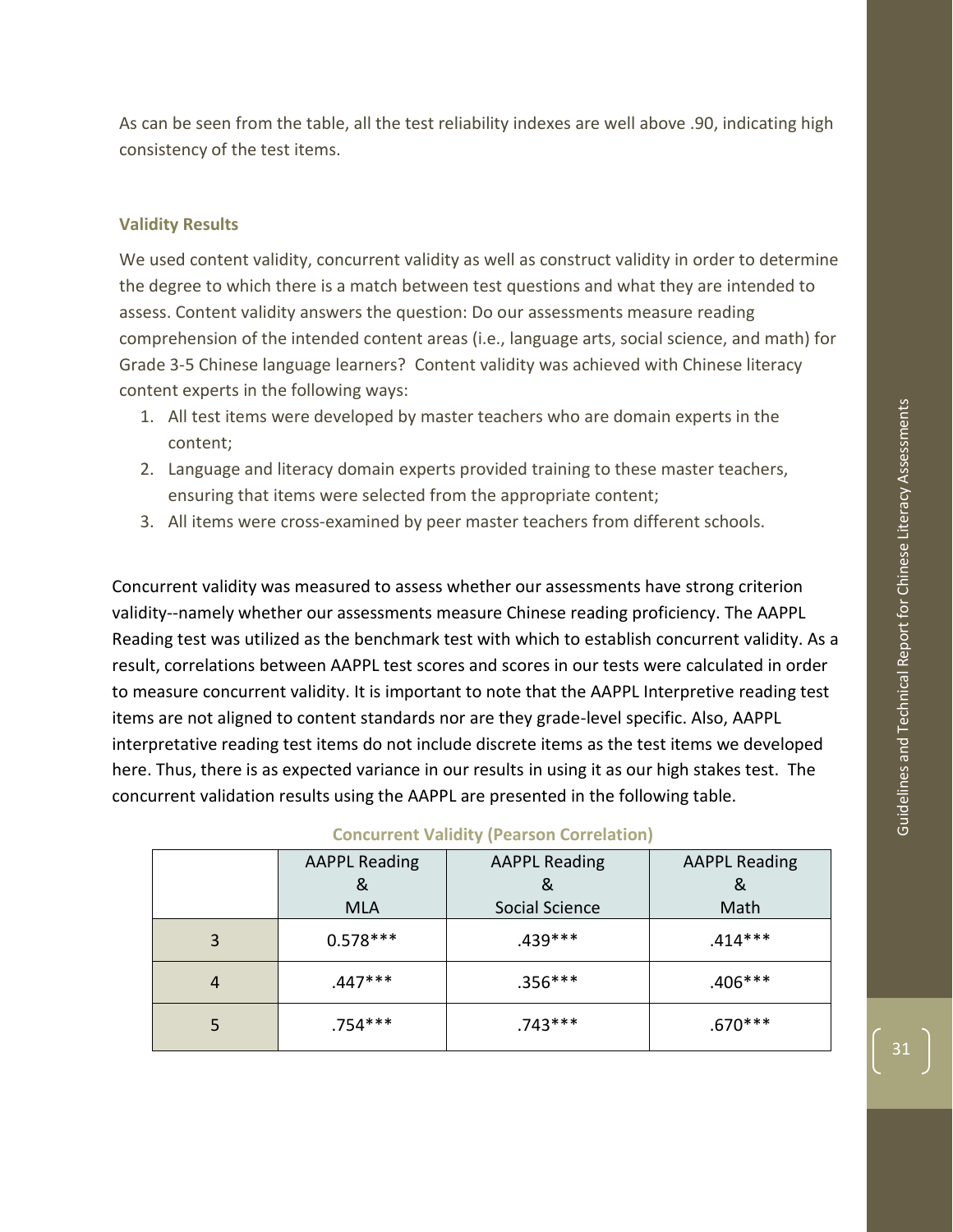Pearson correlations were calculated between AAPPL reading test scores and the Mandarin Institute -LMU STARTALK Reading Comprehension tests by content areas for each grade respectively. All correlations were statistically significant ( $p < .01$ , ranges from .36 to .75), indicating that there is a strong correlation between our assessments and AAPPL reading tests. Grade 5 items are of strongest correlation with AAPPL, indicating a relatively high criterion validity.

Construct validity assess whether the developed items are testing the intended construct (i.e., Grade 3 -5 Chinese learners' reading proficiency in this context). In order to answer this question, nine components of each grade's test were extracted based on their content area and question format, which are language arts multiple choice items, social science multiple choice items, math multiple choice items, language arts fill -in -the -blank items, social science fill-in-the-blank items, math fill-in-the-blank items, language arts short answer items, social science short answer items, and math short answer items. A correlation matrix of these 9 variables was created, and the analysis of which would reveal the number of latent constructs of these test items. The hypothesis is that if the test items have construct validity, their variances should only be explained by one underlying construct – reading proficiency, or by content areas. However, if the variance is explained by the test formats, it indicates that there is lack of construct validity.

A Factor analysis was run separately for each grade and the results are shown below.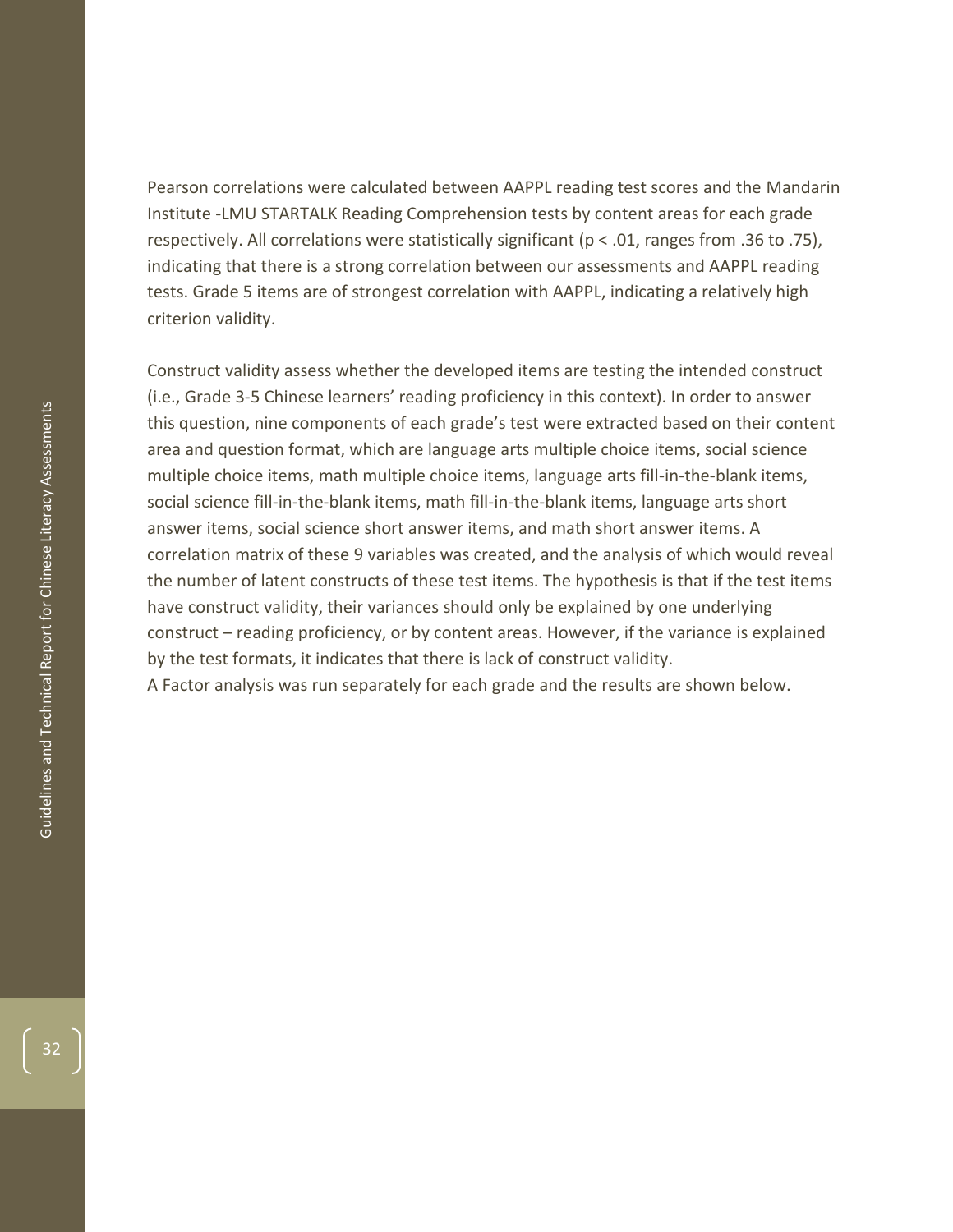|                                               | <b>MLA</b> | <b>SC</b> | Math | <b>MLA</b>   | <b>SC</b>    | Math         | <b>MLA</b> | <b>SC</b> | Math |
|-----------------------------------------------|------------|-----------|------|--------------|--------------|--------------|------------|-----------|------|
|                                               | MC.        | MC.       | MC.  | <b>Blank</b> | <b>Blank</b> | <b>Blank</b> | QA         | QA        | QA   |
| Loadings<br>on PA1                            | 0.78       | 0.77      | 0.58 | 0.69         | 0.81         | 0.6          | 0.63       | 0.81      | 0.62 |
| SS Loadings                                   |            |           |      |              | 4.46         |              |            |           |      |
| <b>Proportion Variance</b>                    |            |           |      |              | 0.50         |              |            |           |      |
| Correlation of scores with factors            |            |           |      |              | 0.95         |              |            |           |      |
| Multiple R square of scores with factors      |            |           |      | 0.91         |              |              |            |           |      |
| Minimum correlation of possible factor scores |            |           |      |              | 0.82         |              |            |           |      |

Non Graphical Solutions to Scree Test

Grade 3



Components

Guidelines and Technical Report for Chinese Literacy Assessments Guidelines and Technical Report for Chinese Literacy Assessments

33

Grade 4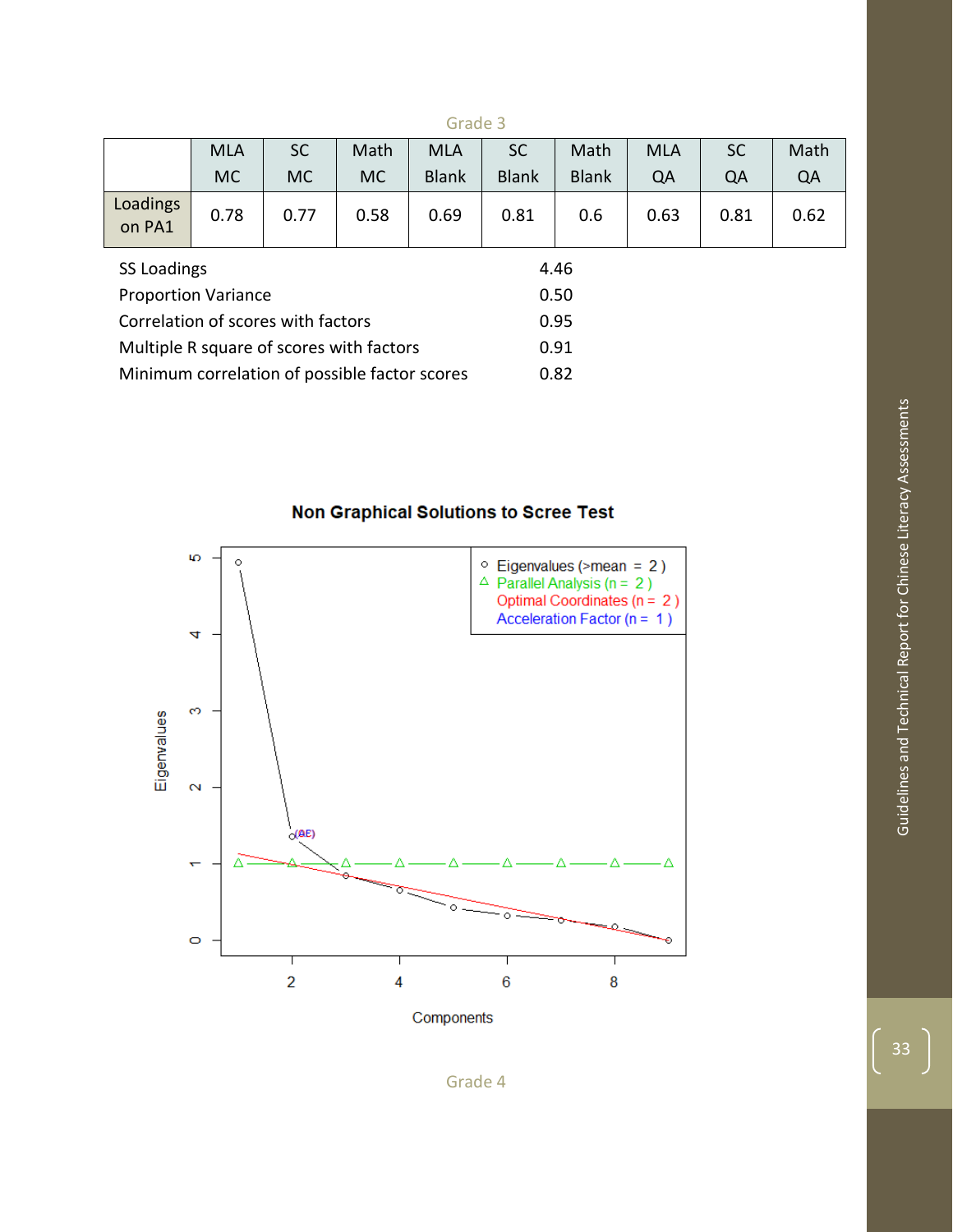|                                               | <b>MLA</b> | <b>SC</b> | Math | <b>MLA</b>   | <b>SC</b>    | Math         | <b>MLA</b> | <b>SC</b> | Math |  |
|-----------------------------------------------|------------|-----------|------|--------------|--------------|--------------|------------|-----------|------|--|
|                                               | <b>MC</b>  | <b>MC</b> | MC   | <b>Blank</b> | <b>Blank</b> | <b>Blank</b> | QA         | QA        | QA   |  |
| Loadings<br>on PA1                            | 0.85       | 0.85      | 0.63 | 0.48         | 0.86         | 0.46         | 0.88       | 0.92      | 0.78 |  |
| SS Loadings                                   |            | 5.27      |      |              |              |              |            |           |      |  |
| <b>Proportion Variance</b>                    |            |           |      |              | 0.59         |              |            |           |      |  |
| Correlation of scores with factors            |            |           |      |              | 0.97         |              |            |           |      |  |
| Multiple R square of scores with factors      |            |           |      | 0.95         |              |              |            |           |      |  |
| Minimum correlation of possible factor scores |            |           |      |              | 0.90         |              |            |           |      |  |

# Non Graphical Solutions to Scree Test

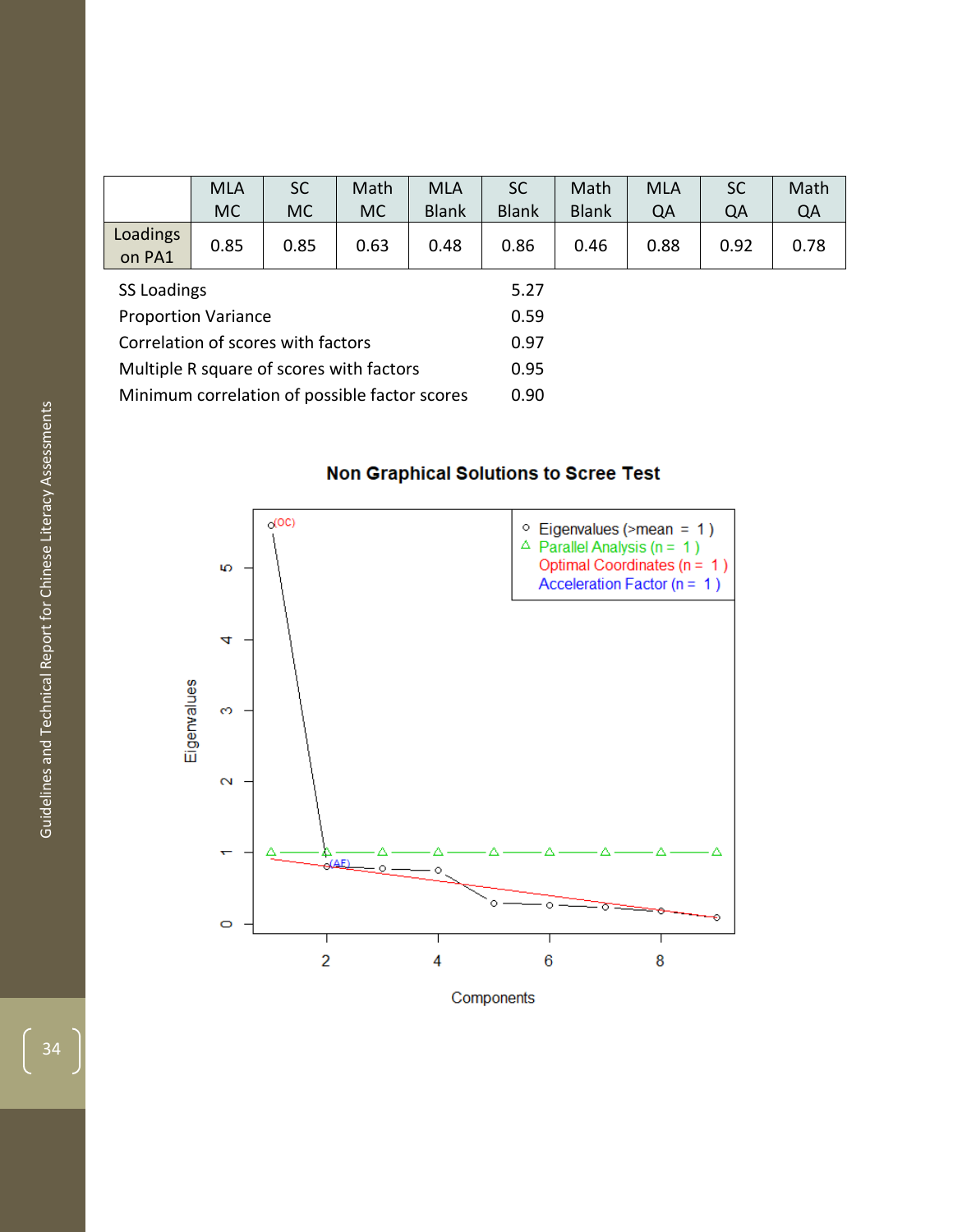|                                               | <b>MLA</b> | <b>SC</b> | Math      | Math            | <b>MLA</b>      | <b>SC</b> | Math |
|-----------------------------------------------|------------|-----------|-----------|-----------------|-----------------|-----------|------|
|                                               | MC.        | <b>MC</b> | <b>MC</b> | <b>Blank</b>    | QA              | QA        | QA   |
| Loadings<br>on PA1                            | 0.77       | 0.73      | 0.28      | 0.33            | 0.91            | 0.88      | 0.25 |
| Loadings<br>on PA1                            | 0.38       | 0.38      | 0.69      | 0.87            | 0.22            | 0.33      | 0.82 |
|                                               |            |           |           | PA <sub>1</sub> | PA <sub>2</sub> |           |      |
| <b>SS Loadings</b>                            |            |           |           | 2.43            | 2.35            |           |      |
| <b>Proportion Variance</b>                    |            |           |           | 0.43            | 0.34            |           |      |
| Correlation of scores with factors            |            |           |           | 0.96            | 0.94            |           |      |
| Multiple R square of scores with factors      |            |           |           | 0.92            | 0.88            |           |      |
| Minimum correlation of possible factor scores |            |           |           | 0.85            | 0.76            |           |      |

# Grade 5

# **Non Graphical Solutions to Scree Test**



 $\frac{1}{35}$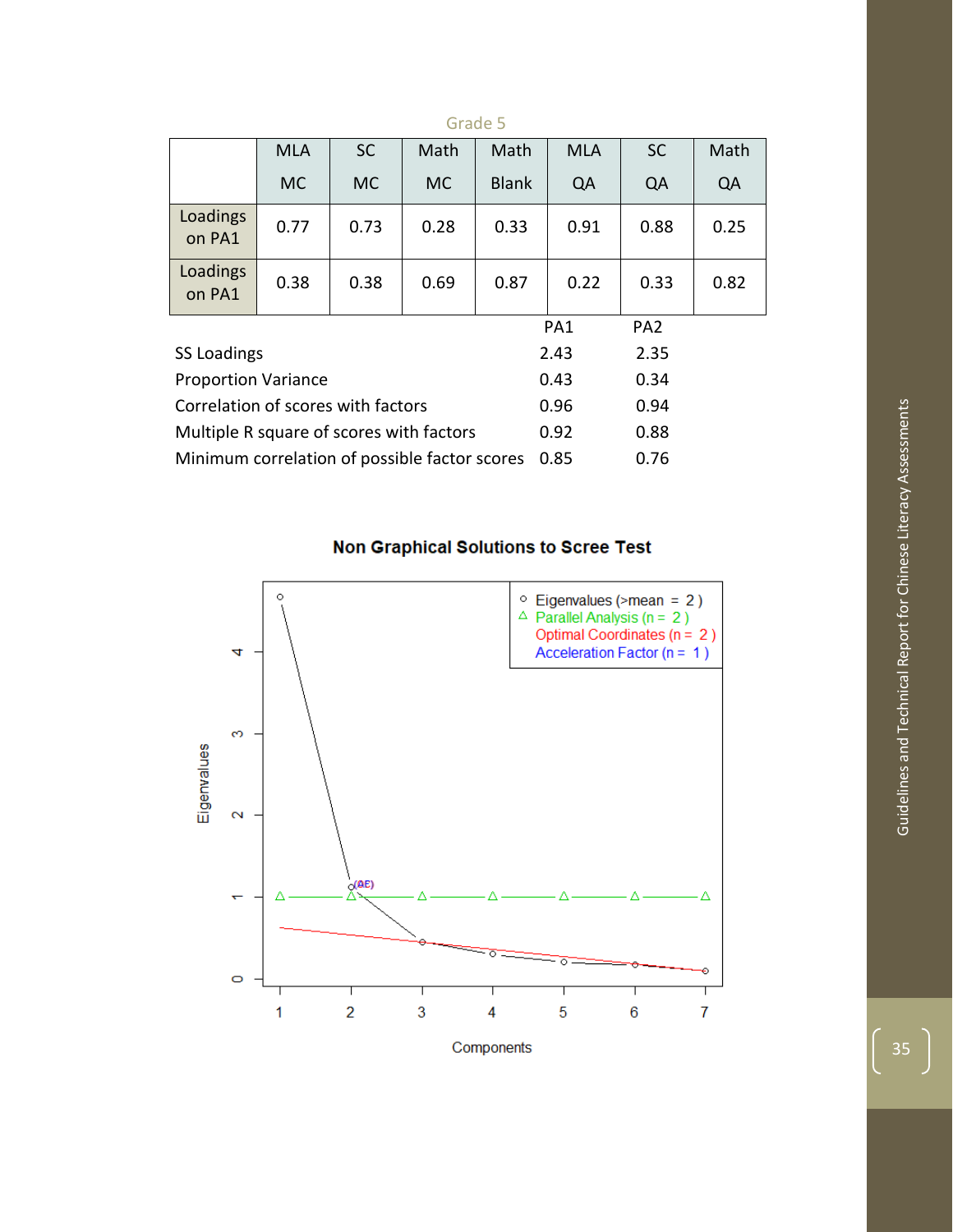Principal Axis Factor Analysis reveals that there is one underlying factor explaining all 9 variables in Grade 3 and Grade 4 test items. In other words, that is one construct "reading proficiency", implying that the test items have construct validity, given that their variances are not accounted for by either content area or method, but all by learners' proficiency.

The result is a bit different in Grade 5 test. Principal Axis Factor Analysis reveals that there are two underlying factors. While all Chinese and Social Science items load onto the first factor, Math items load onto the second factor. In other words, two underlying constructs explain the variance of all the components: Chinese/Social Science and Math. The correlation between Chinese and Social Science is quite high, which can be categorized as Reading, while in this case, Math items seem to assess different skills. Nevertheless, the results are still considered very strong evidence for the construct validity the assessments, since the variability is accounted for by content area but not by method of testing.

#### <span id="page-35-0"></span>**Conclusions**

In summary, by the end of Phase III, field testing data reveal that the character and vocabulary recognition and reading comprehension assessments developed at the STARTALK Institute demonstrate high reliability and validity. Since test items were selected based on the K-5 Chinese Word Frequency Dictionary for L2 Learners, these results also provide evidence that both the WFD as well as the assessments are quite reliable and valid.

One of the limitations of Phase II was that since greater focus was given to character and vocabulary tests, this resulted in a limited number of items in reading comprehension tests. Reliability results were very strong; concurrent validation results, as revealed in the AAPPL correlation indices with the AAPPL test were relatively lower, yet still significant.

Our work continued during Phase III, when the focus on assessing reading ability by expanding the number of items for reading comprehension as well as test types through a rigorous statistical analysis process that will strengthen the field of early Chinese literacy and assessments. The results of field testing of data revealed that all reading comprehension assessments developed at the STARTALK Institute demonstrate high reliability and validity. This collection of tests not only covers a broad range of content areas, but also include different test